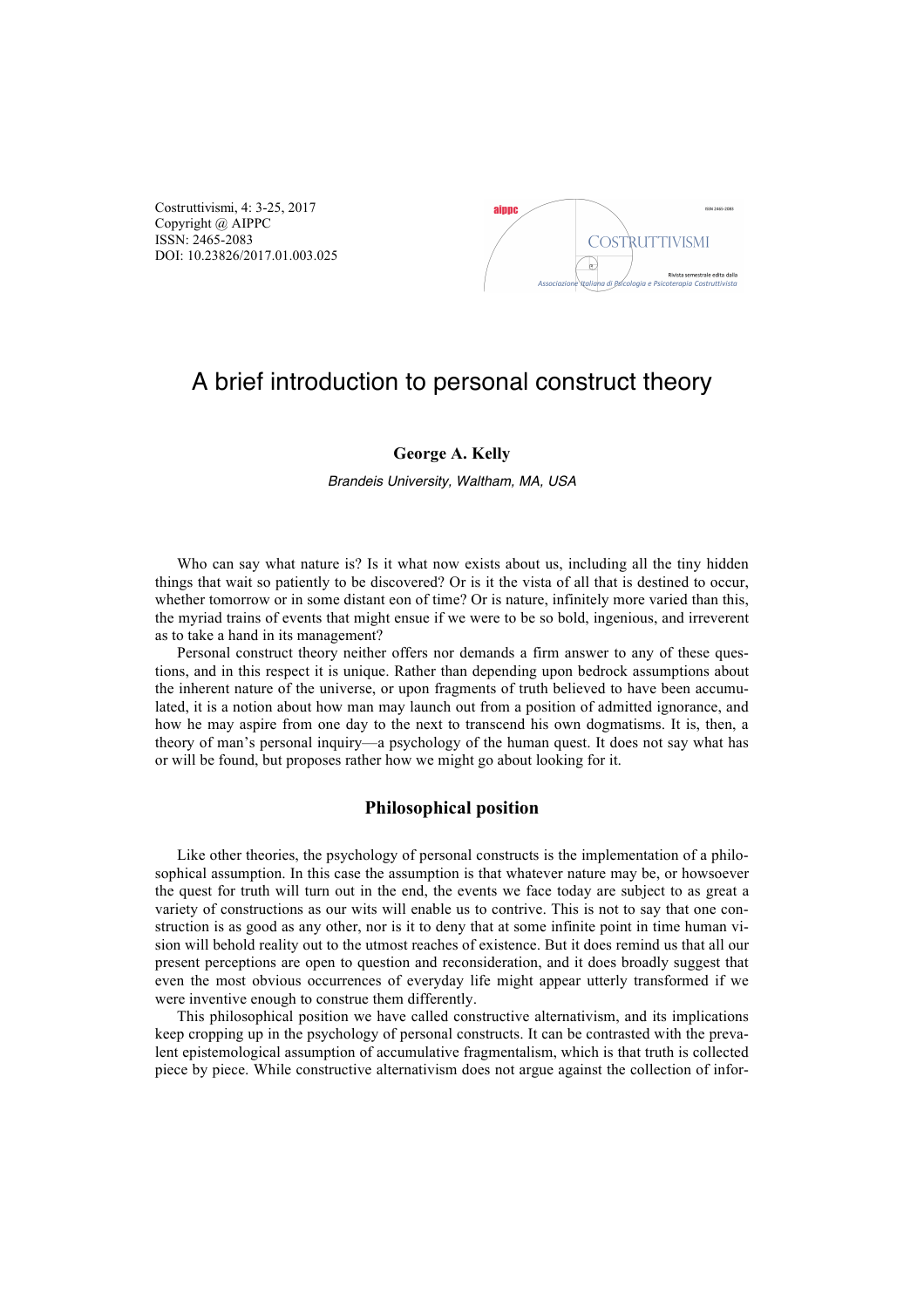mation, neither does it measure truth by the size of the collection. Indeed it leads one to regard a large accumulation of facts as an open invitation to some far-reaching reconstruction which will reduce them to a mass of trivialities.

A person who spends a great deal of his time hoarding facts is not likely to be happy at the prospect of seeing them converted into rubbish. He is more likely to want them bound and preserved, a memorial to his personal achievement. A scientist, for example, who thinks this way, and especially a psychologist who does so, depends upon his facts to furnish the ultimate proof of his propositions. With these shining nuggets of truth in his grasp it seems unnecessary for him to take responsibility for the conclusions he claims they thrust upon him. To suggest to him at this point that further human reconstruction can completely alter the appearance of the precious fragments he has accumulated, as wel1 as the direction of their arguments, is to threaten his scientific conclusions, his philosophical position, and even his moral security. No wonder, then, that, in the eyes of such a conservatively minded person, our assumption that all facts are subject—are wholly subject—to alternative constructions looms up as culpably subjective and dangerously subversive to the scientific establishment.

# **Facts and conclusions**

But wherein does responsibility lie? Can we ever make facts, even facts that turn out as predicted, responsible for conclusions? I think not. Whatever the world may be, man can come to grips with it only by placing his own interpretations upon what he sees. While his ingenuity in devising suitable constructions may be limited, and many misfortunes therefore come to pass, still it is he, not facts, who holds the key to the ultimate future. This, it seems to me, makes him responsible, and suggests that it is quite inappropriate for him ever to claim that his conclusions have been dictated by any nature other than his own.

This, of course, is how I construe it; and in this undertaking I, too, have chosen to bear responsibility for where my constructive alternativism is leading me. So, also, my reader, if he accepts this invitation to join me, will, like any other Adam or Eve who chooses to understand for himself, be held responsible for his choice—though no more so than I should think him responsible for any other choice he might make, including the choice of not accepting this invitation.

None of this is a denial that men customarily share each other's insights and prejudices. Our ingenuity in devising alternative constructions is limited by our feeble wits and our timid reliance upon what is familiar. So we usually do things the way we have done them before or the way others appear to do them. Moreover, novel ideas, when openly expressed, can be disruptive to ourselves and disturbing to others. We therefore often avoid them, disguise them, keep them bottled up in our minds where they cannot develop in the social context, or disavow them in what we believe to be loyalty to the common interest. And often, against our better judgment, we accept the dictates of authority instead, thinking thus to escape any personal responsibility for what happens.

But though our devices for interpreting circumstances are still meager, and the human adventure continues to be fraught with dire uncertainties, it does not follow that facts ever dictate our conclusions, except by the rules we impose upon our acts. Events do not tell us what to do, nor do they carry their meanings engraved on their backs for us to discover. For better or worse we ourselves create the only meanings they will ever convey during our lifetime. The facts of life may even be brutal, but they are nonetheless innocent of any evil intent, and we can scarcely accuse them of taking sides in our epistemological disputes. Our ever present task is to de-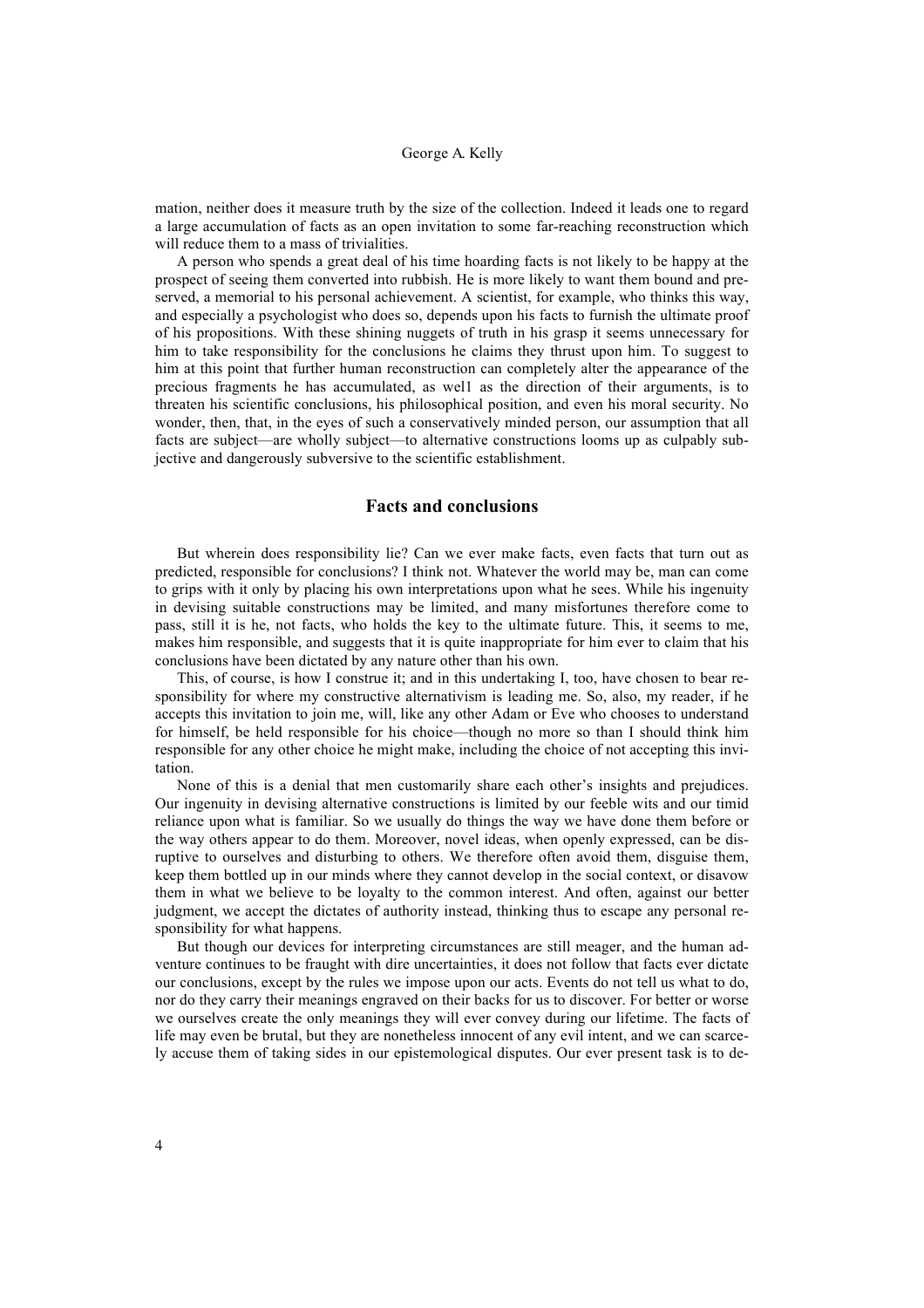vise ways of anticipating their occurrences, and thus to prepare ourselves for assuming a more and more responsible role in the management of the universe.

# **The meaning of events**

Constructive alternativism stresses the importance of events. But it looks to man to propose what the character of their import shall be. The meaning of an event—that is to say, the meaning we ascribe to it—is anchored in its antecedents and its consequents. Thus meaning displays itself to us mainly in the dimension of time. This is much more than saying that meanings are rehearsals of outcomes, a proposition implicit in behavioristic theory, or that the ends justify the means—the ethical statement of the same proposition.

Besides including anticipated outcomes, meaning includes also the means by which events are anticipated. This is to suggest that different meanings are involved when identical events are correctly anticipated by different sets of inferences. It suggests also the implication of quite different meanings when the basic assumptions are different, even when the chains of inference are otherwise more or less similar.

In all of this we look to events to confirm our predictions and to encourage our venturesome constructions. Yet the same events may confirm different constructions, and different, or even incompatible, events may appear to validate the same construction. So, for each of us, meaning assumes the shape of the arguments which lead him to his predictions, and the only outside check on his personal constructions are the events which confirm or disconfirm his expectations. This is a long way from saying that meaning is revealed by what happens, or that meaning is something to be discovered in the natural' course of events, or that events shape men and ideas. Thus in constructive alternativism events are crucial, but only man can devise a meaning for them to challenge.

When we place a construction of our own upon a situation, and then pursue its implications to the point of expecting something to happen, we issue a little invitation to nature to intervene in our personal experience. If what we expect does happen, or appears to happen, our expectation is confirmed and we are likely to think that we must have had a pretty good slant on the trend of affairs, else we would have lost our bet. But if we think the matter over carefully we may begin to have doubts. Perhaps a totally different interpretation would have led to an equally successful prediction; and it may, besides, have been more straightforward, or more consistent with our conscience. Or perhaps our vivid expectations overlaid our perception of what actually happened.

So, on second thought, even when events are reconciled with a construction, we cannot be sure that they have proved it true. There are always other constructions, and there is the lurking likelihood that some of them will turn out to be better. The best we can ever do is project our anticipations with frank uncertainty and observe the outcomes in terms in which we have a bit more confidence. But neither anticipation nor outcome is ever a matter of absolute certainty from the dark in which we mortals crouch. And, hence, even the most valuable construction we have yet contrived—even our particular notion of God Himself—is one for which we shall have to continue to take personal responsibility—at least until someone turns up with a better one. And I suspect he will! This is what we mean by constructive alternativism. Our view might even be called a philosophical position of epistemological responsibility.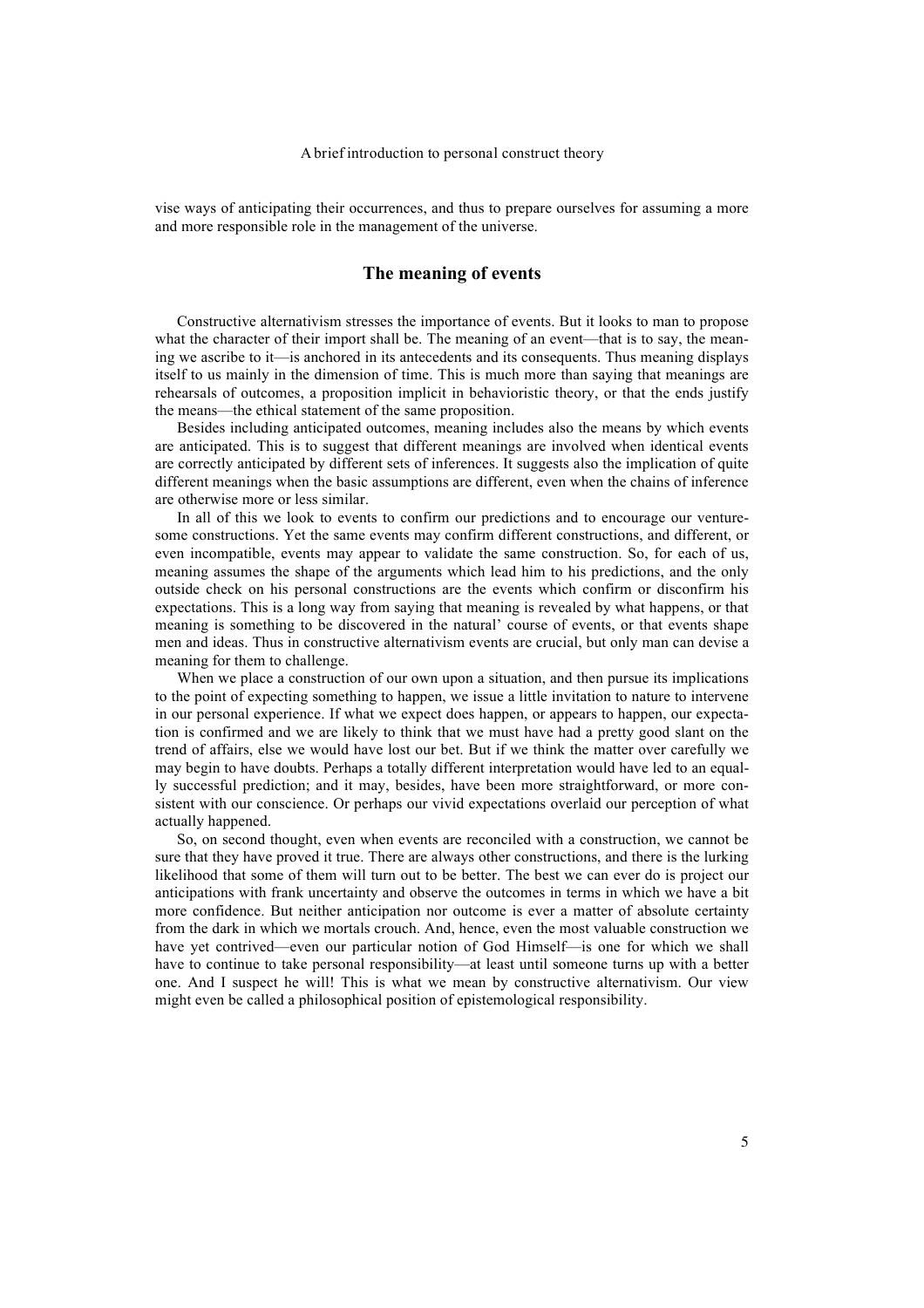# **The conduct of inquiry**

One of the most exciting aspects of constructive alternativism is its bearing upon the conduct of human inquiry. According to the canons of logic a statement, if meaningful, is either true or not true. Indeed, the logical positivists have reversed the logic and argued that the criterion for meaningfulness is whether or not a statement can be proved true or not true. This means, I take it, that we should not ask a question until we have answered it. But constructive alternativism suggests that the canon itself is not fruitful, or at least that it tends to stultify fruitful endeavor. Besides, I note that most of the members of the famous Vienna Circle abandoned their extreme position—bursting with unanswerable questions, no doubt.

Since ultimate truth is such a long way off, it seems as inappropriate to try to capture it by, say, five o'clock on Tuesday as it is to claim we already have it in our grasp. Thus any proposition we contrive must be regarded as a crude formulation of a question which, at best, can serve only as an invitation to further inquiry, and one that can be answered only through personal experience and in terms of the ad interim criterion of anticipated events. Indeed, the answer we get is not likely to be exactly an answer to our question at all, but an answer to some other question we have not yet thought to ask.

To this way of thinking the verbs in all significant statements a man makes are implicitly cast in an "invitational mood", rather than in the indicative mood, or in one of the other moods recognized by English grammar. "What", he says, "would happen if…?" We suspect, furthermore, that this is psychologically characteristic of man whenever he is not in a defensive posture, and that it characterizes his unspoken impulses as well as his articulate sentences. "Please", he means to say, "join me in pursuing the implications of this pose I have assumed."

In this light, then, it is not necessary to disprove one proposition before entertaining alternatives to it. In certain situations, as in psychotherapy for example, it may even be disastrous to start with disproof, at least until we know what alternatives will drop into place once the disproof is taken seriously. Constructive alternativism is therefore an invitation to immediate adventure. By not insisting on disproof as a precondition for initiative it saves a lot of wear and tear on nerves and it should release a great deal of scholarly manpower for more productive and less disputatious occupations.

So, under constructive alternativism, even the appearance of some objective certainty may be taken as a flagrant challenge to throw—without waiting for the courage that disillusionment provides—a new light on the very circumstances that make it seem so obvious. Yet constructive alternativism tells us also that the reconstructive enterprise may be forestalled even earlier in the sequence. If one cautiously insists that truth must be compiled and cross-validated in fragments before he ever ventures further in the human quest, he may never reach the point where he can sense the challenge of upending smug certainties. He will be so eager to nail down his bits of truth once and for all that he will never back off and treat himself to a fresh look.

Generally, propositions cannot be effectively refuted unless we accept their terms of reference. But unless the terms are better stated than they usually are, it may be more appropriate to discard an old proposition than to go through the contortions necessary to disprove it. This seems to be mostly what we do with old propositions anyway! In any case, constructive alternativism suggests that we need not become bogged down in tedious refutations and that audacious proposals, including some that are badly put, may well serve as springboards for novel inquiry—even while we still retain a preference for their traditional alternatives.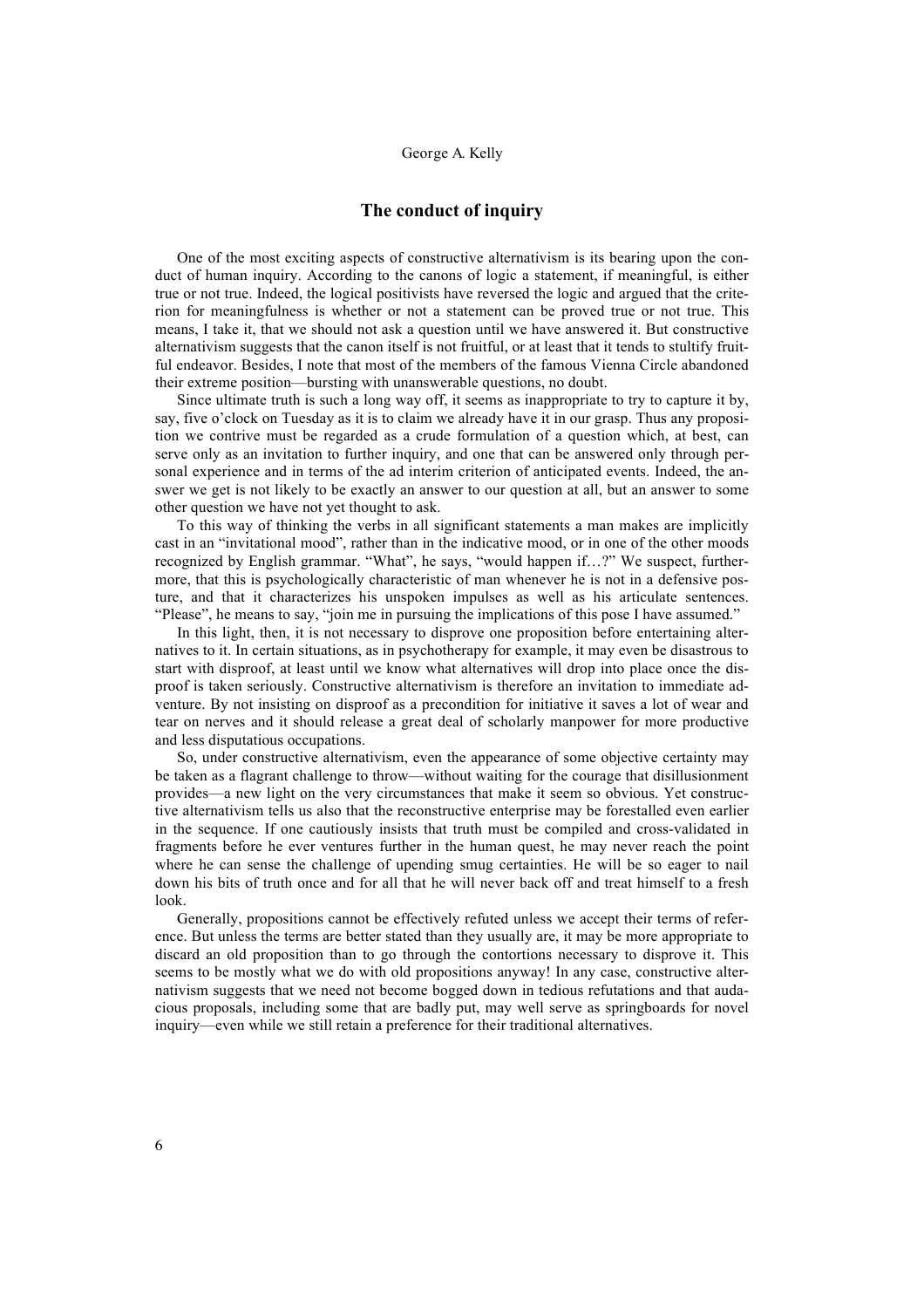# **Generating psychological theory**

But now, since we are already on the threshold of psychological theorizing, we might as well get on with it, even though there is much more that could be said about the philosophical position of constructive alternativism. So let us talk about personal construct theory itself. We can come back to philosophy later if necessary.

The question of just how a theory is generated is about as complicated as the whole of human psychology. Since theories—so far, at least—are devised by men, it seems unreasonable to claim that they are shaped by any process other than a psychological one. Yet for a long time we have been saying that one moves from old propositions to new ones by the logical procedures of induction or deduction, as if this could happen independently of the personal disposition of man. Indeed, I have come to doubt that the notions of induction and deduction tell us very much about what goes on. In the one case I suppose it means we listen to ourselves making a clutter of assertions only to end up trying to say them all in one mouthful. In the other we let loose with a high-sounding remark and then, like a four-year-old child trying to "read" his own "writing", struggle to figure out what we meant by it.

In formulating the theory I have called the psychology of personal constructs I cannot say that I actually launched out deductively from the assumption of constructive alternativism as I have phrased it here, though now I can see how, with the help of a certain amount of idiosyncratic bias along the way, one could start with constructive alternativism and end up with personal construct theory. And I believe I can see how the clutter of events I experienced was important. Now that I think of it, I can remember a lot of relevant things that happened over the years. But not for one moment would I claim that these events converged to shape my theory. They seemed only to keep challenging it—and not always to be very constructive about it either. It may even be that I can remember these incidents now only because, on hindsight, they seem to confirm what my present formulation would forecast. And I am sure that I found myself perplexed and aggravated by many circumstances I have long since forgotten, and that what I came to think as a psychologist was what, over the years, I had jury-rigged as a man to cope with what was going on.

So let us not be hasty. Perhaps constructive alternativism was my basic assumption all along. I may only have delayed putting it into words. I recall that I have often felt that personal construct theory was as much an account of what had long been running through my noggin as it was the outcome of my labored thinking after I told myself to go ahead and dare to write a theory.

All of this is to suggest that the psychological postures, mine included, that we accent with words, or dignify in philosophical terms, may be quite personal and may considerably antedate our verbal statements about them. There is even reason to dread bringing such nascent constructions to light lest they betray us as foolish or even crazy. And I must say, at some risk to myself I suppose, that to propose a statement of such sweeping proportions as constructive alternativism is to flirt with grandiosity—a symptom more often associated with psychosis than with genius. But just as good cannot be accomplished without risking evil, so enlightenment cannot be sought wholeheartedly without approaching the brink of what may turn out to be insanity. There is no such thing as adventure with safety guaranteed in advance, not even when sitting alone with a typewriter. Not that I have ever lost any sleep over the matter!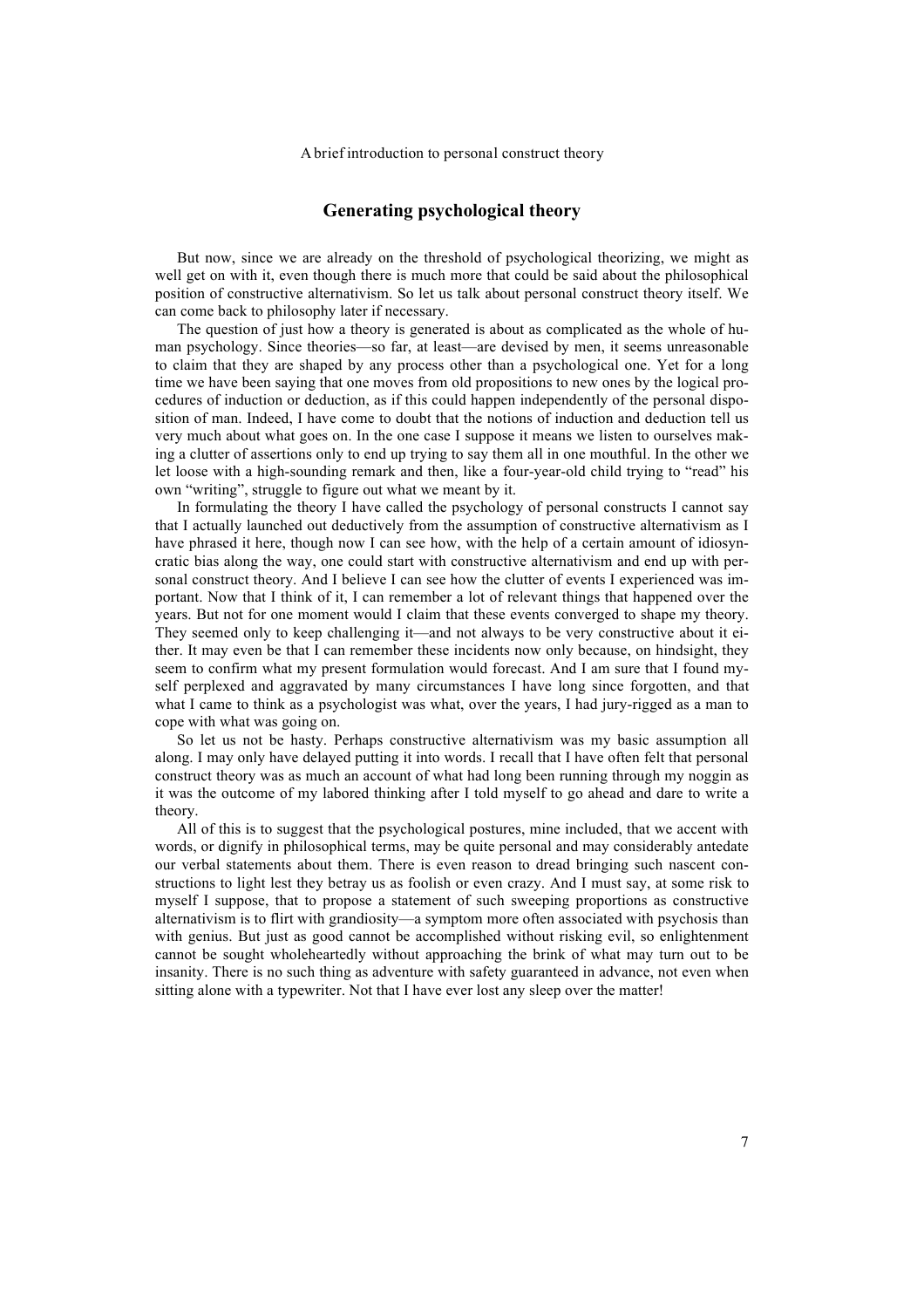### **Scientific behavior as a paradigm of human behavior**

Legend has it that many theories originated with simple observations, often occurring under the most commonplace of circumstances. Archimedes is supposed to have been dallying in his bath when he made the observation that led to the notion of specific gravity. And there is the story about Newton napping under the apple tree. Then there is Bernoulli. I have long had my suspicions about what Bernoulli was doing.

Not to be outdone in fictionalizing itself, personal construct theory also can lay claim to an initial anecdote. In this case it is an observation of an amusing human, and even better than that, a psychologists' foible—which happily lowers it, I think, to the level of a caricature. So let us say that personal construct theory is a bit of humor that examined its own implications. And what, may I ask, could be more candidly psychological than that? Psychologists are likely to be very much in earnest about making their discipline into a science. (Unfortunately, not many are as concerned as they

might be about making science into something.) And they are never more deadly serious about staking a claim to scientific respectability than they are when they are writing elementary textbooks. It struck me rather suddenly one day that all the elementary texts I had read contained at least two theories of personality—one covert, lucid, and facile, and the others labelled, abstruse, and labored.

"Psychology is a science", each author would say as soon as he had finished his initial exhortation to his young readers to stop relying upon common sense, "and a scientist is one who observes, construes relationships, articulates theories, generates hypotheses, ventures predictions, experiments under controlled conditions, and takes candid account of outcomes." This is to say that if the student is to understand a psychologist's commitment to life, here is the way to make sense out of it. Not bad! It gives us a pretty clear picture of what it is like to be a psychologist. Altogether it is a most penetrating and perceptive theory of personality, albeit one reserved for the scientifically elite.

Later on in the book, after the writer has explained that the eye really sees things upside down, that dogs' mouths water when they hear the dinner bell, and that the child's confrontation with the school system at age sixteen turns out about the same way it did when he was six (proving that it is the child's intelligence that does not change) he takes up the matter of personality theories, making it clear that he is really talking about organisms and being careful not to anthropomorphize his explanations—even his explanations of man. And how do organisms, such as human organisms (still being careful to avoid the use of such a compromising term as persons), behave? Why, they are conditioned (meaning that learning is something they must have had done to them—probably when they weren't looking), they are propelled by drives (anyone can see that otherwise they would just sit and do nothing at all) deluded by their motives (why else would they disagree with us?), and stalked by the ghosts of their childhood fantasies (note how they read the comic strips in the newspaper).

But what would happen if one were to envision all human endeavor in those same terms the psychologists have found so illuminating in explaining themselves to their students? And, indeed, might it not be that in doing so one would see the course of individual life, as well as human progress over the centuries, in clearer perspective? Scientists are men, and, while it does not follow that men are scientists, it is quite appropriate to ask if it is not their human character that makes scientists what they are. This leads us to the question of how that human character can better be construed so as to account for scientists, and whether our construction can still explain as well the accomplishments that fall far short of what we, at this transient moment in our history, think good science is.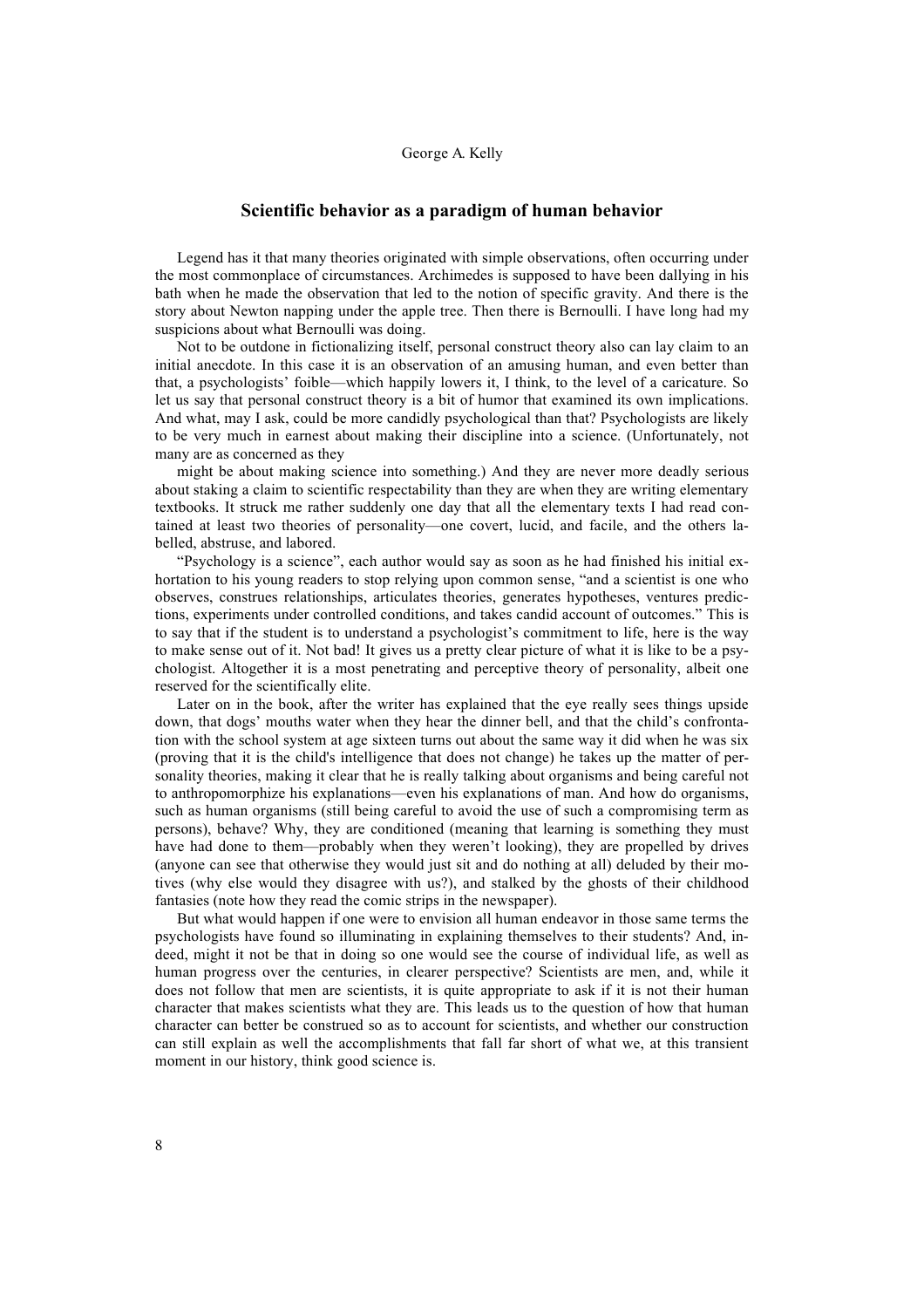This is not a question of whether or not men do, in fact, live by the canons of science? That, except to an accumulative fragmentalist, is not even an appropriate question. We are not in search of such a neat conclusion, but of a strategic advantage in a long term quest for understanding. No theory can offer us more than that. The issue, then, is what this constructive alternative of seeing man as an incipient scientist will contribute at the present state in the search for a psychological understanding of him. Who knows-a by-product of this venture may be new light on scientific endeavor itself. In fact, I think I can see such a by-product emerging as personal construct theory suggests ways in which psychological processes we have hitherto spurned may enliven the scientific enterprise.

# **Basic Postulate**

A person's processes are psychologically channelized by the ways in which he anticipates events. This is what we have proposed as a fundamental postulate for the psychology of personal constructs. The assumptions of constructive alternativism are embedded in this statement, although it may not be apparent until later in our exposition of the theme just how it is that they are.

We start with a person. Organisms, lower animals, and societies can wait. We are talking about someone we know, or would like to know—such as you, or myself. More particularly, we are talking about that person as an event—the processes that express his personality. And, since we enter the system we are about to elaborate at the point of a process—or life—rather than at the point of a body or a material substance, we should not have to invoke any special notions, such as dynamics, drives, motivation, or force to explain why our object does not remain inert. As far as the theory is concerned, it never was inert. As we pursue the theoretical line emerging from this postulate I think it becomes clear also why we do not need such notions to account for the direction of movement—any more than we need them to explain the movement itself.

This is to be a psychological theory. Mostly this is a way of announcing in the basic postulate that we make no commitment to the terms of other disciplines, such as physiology or chemistry. Our philosophical position permits us to see those other disciplines as based on man-made constructions, rather than as disclosures of raw realities, and hence there is no need for the psychologist to accept them as final, or to limit his proposals to statements consistent with them.

In addition, I think the theory sounds more or less like the other theories that are known as psychological. This gives me an inclusive, as well as an exclusive reason for calling it a psychological theory, although this is more or less a matter of taste rather than of definition. Certainly I have no intention of trying to define psychology; there are just too many things called psychological that I do not care to take responsibility for.

Some have suggested that personal construct theory not be called a psychological theory at all, but a metatheory. That is all right with me. It suggests that it is a theory about theories, and that is pretty much what I have in mind. But I hope that it is clear that it is not limited to being a metatheory of formal theories, or even of articulate ones.

There is also the question of whether or not it is a cognitive theory. Some have said that it was; others have classed it as existential. Quite an accomplishment; not many theories have been accused of being both cognitive and existential! But this, too, is all right with me. As a matter of fact, I am delighted. There are categorical systems in which I think the greater amount of ambiguity I stir up, the better. Cognition, for example, strikes me as a particularly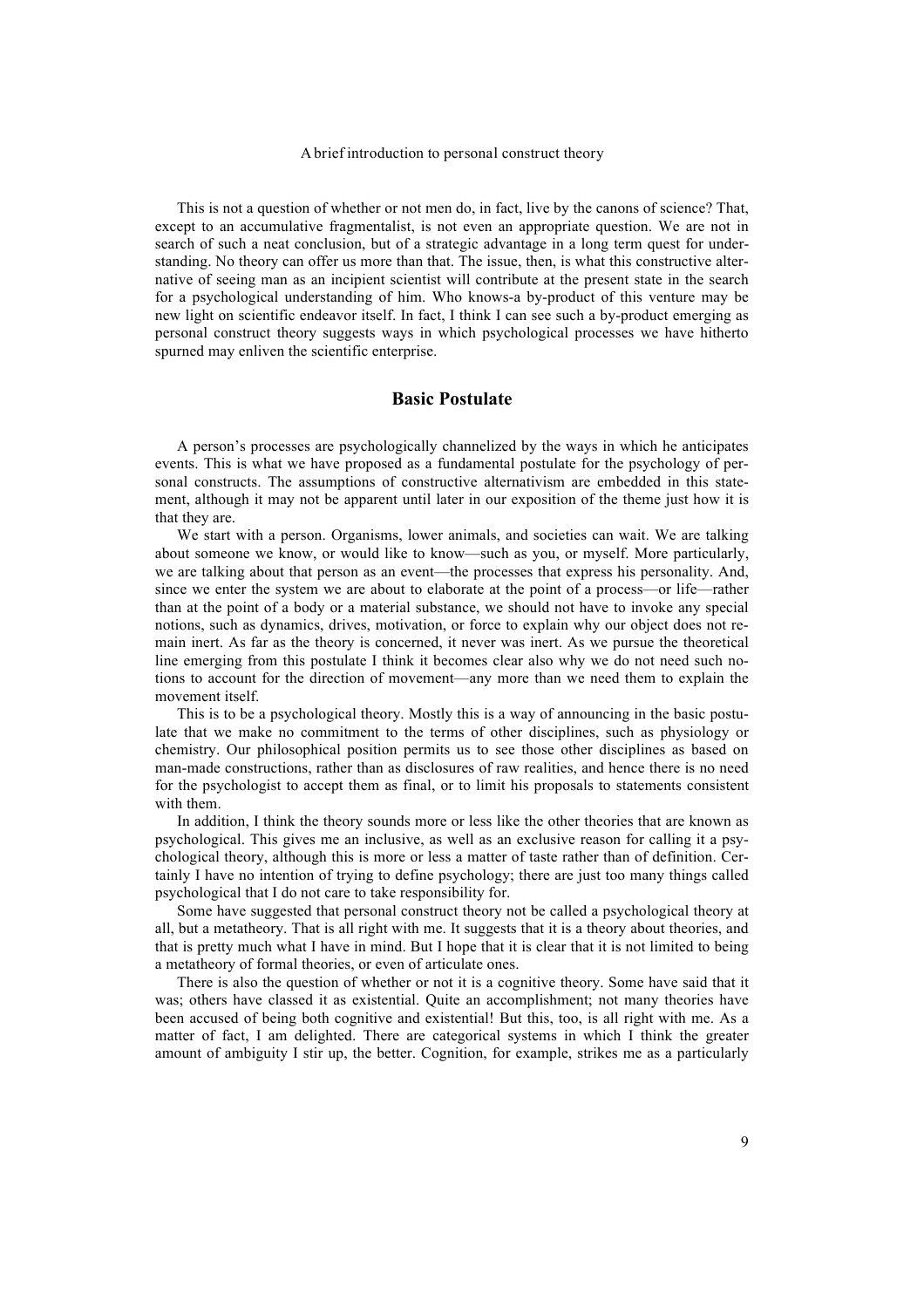misleading category, and, since it is one designed to distinguish itself from affect and conation, those terms, too, might well be discarded as inappropriately restrictive.

Personal construct theory has also been categorized by responsible scholars as an emotional theory, a learning theory, a psychoanalytic theory (Freudian, Adlerian, and Jungian—all three), a typically American theory, a Marxist theory, a humanistic theory, a logical positivistic theory, a Zen Buddhistic theory, a Thomistic theory, a behavioristic theory, an Apollonian theory, a pragmatistic theory, a reflective theory, and no theory at all. It has also been classified as nonsense, which indeed, by its own admission, it will likely some day turn out to be. In each case there were some convincing arguments offered for the categorization, but I have forgotten what most of them were. I fear that no one of these categorizations will be of much help to the reader in understanding personal construct theory, but perhaps having a whole lap full of them all at once will suggest what might be done with them.

The fourth term in the postulate—channelized—was chosen as one less likely than others to imply dynamics. This is because there is no wish to suggest that we are dealing with anything not already in motion. What is to be explained is the direction of the processes, not the transformation of states into processes. We see states only as an ad interim device to get time to stand still long enough for us to see what is going on. In other words, we have assumed that a process can be profitably regarded as more basic than an inert substance. We have had to do this notwithstanding the commitments of the centuries to quite another kind of language system. There are some disadvantages that come with this notion of what is basic, but we are willing to accept them for the time being in order to explore the Heraclitean implications more fully than psychologists have ever done before.

In specifying ways of anticipating events as the directive referent for human processes we cut ourselves free of the stimulus-response version of nineteenth century scientific determinism. I am aware that this is a drastic step indeed, and I suspect that others who claim to have taken similar steps have not always seriously taken stock of the difficulties to be encountered. For one thing, the very syntax of the language we must employ to voice our protest is built on a world view that regards objects as agents and outcomes as the products of those agents.

In our present undertaking the psychological initiative always remains a property of the person—never the property of anything else. What is more, neither past nor future events are themselves ever regarded as basic determinants of the course of human action—not even the events of childhood. But one's way of anticipating them, whether in the short range or in the long view—this is the basic theme in the human process of living. Moreover, it is that events are anticipated, not merely that man gravitates toward more and more comfortable organic states. Confirmation and disconfirmation of one's predictions are accorded greater psychological significance than rewards, punishments, or the drive reduction that reinforcements produce.

There are, of course, some predictions we would like to see disconfirmed, as well as some we hope will indeed materialize. We should not make the mistake of translating personal construct theory back into stimulus-response theory and saying to ourselves that confirmation is the same as a positive reinforcement, and that disconfirmation nullifies the meaning of an experience. Disconfirmation, even in those cases where it is disconcerting, provides grounds for reconstruction—or of repentance, in the proper sense of that term—and it may be used to improve the accuracy and significance of further anticipations. Thus we envision the nature of life in its outreach for the future, and not in its perpetuation of its prior conditions or in its incessant reverberation of past events.

Personal construct theory is elaborated by a string of eleven corollaries which may be loosely inferred from its basic postulate. Beyond these are certain notions of more limited applicability which fall in line with personal construct thinking—notions about such matters as anxiety, guilt, hostility, decision making, creativity, the strategy of psychological research, and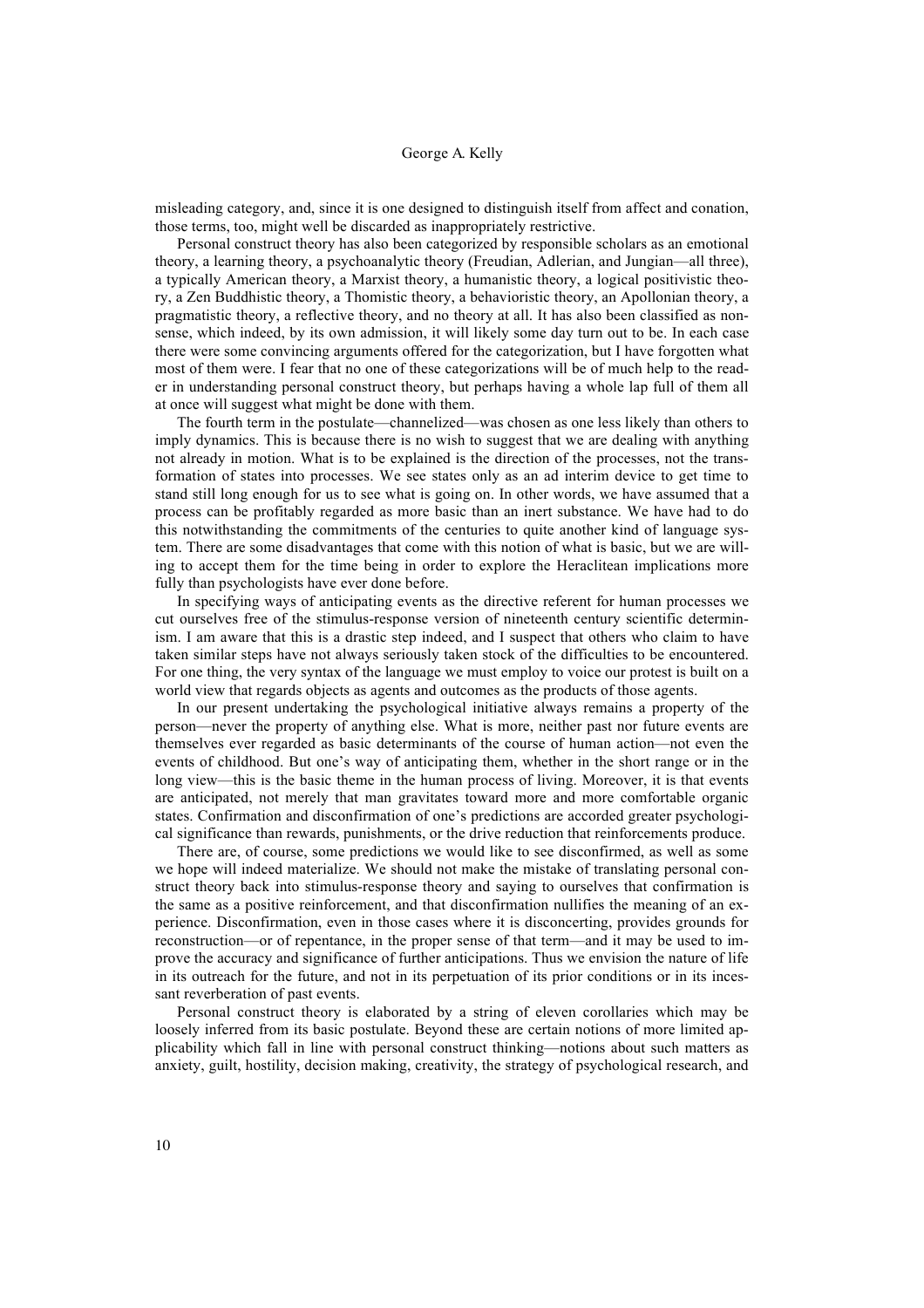other typical concerns of professional psychologists. These latter notions need not be considered part of the formal structure of the theory, although our theoretical efforts may not come to life in the mind of the reader until he has seen their applicability to the daily problems he faces.

# **Construction Corollary**

A person anticipates events by construing their replications. Since events never repeat themselves, else they would lose their identity, one can look forward to them only by devising some construction which permits him to perceive two of them in a similar manner. His construction must also permit him to be selective about which two are to be perceived similarly. Thus the same construction that serves to infer their similarity must serve also to differentiate them from others, Under a system that provides only for the identification of similarities the world dissolves into homogeneity; under one that provides only for differentiation it is shattered into hopelessly unrelated fragments.

Perhaps it is true that events, as most of us would like to believe, really do repeat aspects of previous occurrences. But unless one thinks he is precocious enough to have hit upon what those aspects will ultimately turn out to be, or holy enough to have had them revealed to him, he must modestly concede that the appearance of replication is a reflection of his own fallible construction of what is going on. Thus the recurrent themes that make life seem so full of meaning are the original symphonic compositions of a man bent on finding the present in his past, and the future in his present.

# **Individuality Corollary**

Persons differ from each other in their constructions of events. Having assumed that construction is a personal affair, it seems unlikely that any two persons would ever happen to concoct identical systems. I would go further now than when I originally proposed this corollary and suggest that even particular constructions are never identical events. And I would extend it the other way too, and say that I doubt that two persons ever put their construction systems together in terms of the same logical relationships. For myself, I find this a most encouraging line of speculation, for it seems to open the door to more advanced systems of thinking and inference yet to be devised by man. Certainly it suggests that scientific research can rely more heavily on individual imagination than it usually dares.

# **Organization Corollary**

Each person characteristically evolves, for his convenience in anticipating events, a construction system embracing ordinal relationships between constructs. If a person is to live actively within his construction system it must provide him with some clear avenues of inference and movement. There must be ways for him to resolve the more crucial contradictions and conflicts that inevitably arise. This is not to say that all inconsistencies must be resolved at once. Some private paradoxes can be allowed to stand indefinitely, and, in the face of them, one can remain indecisive or can vacillate between alternative expectations of what the future holds in store for him.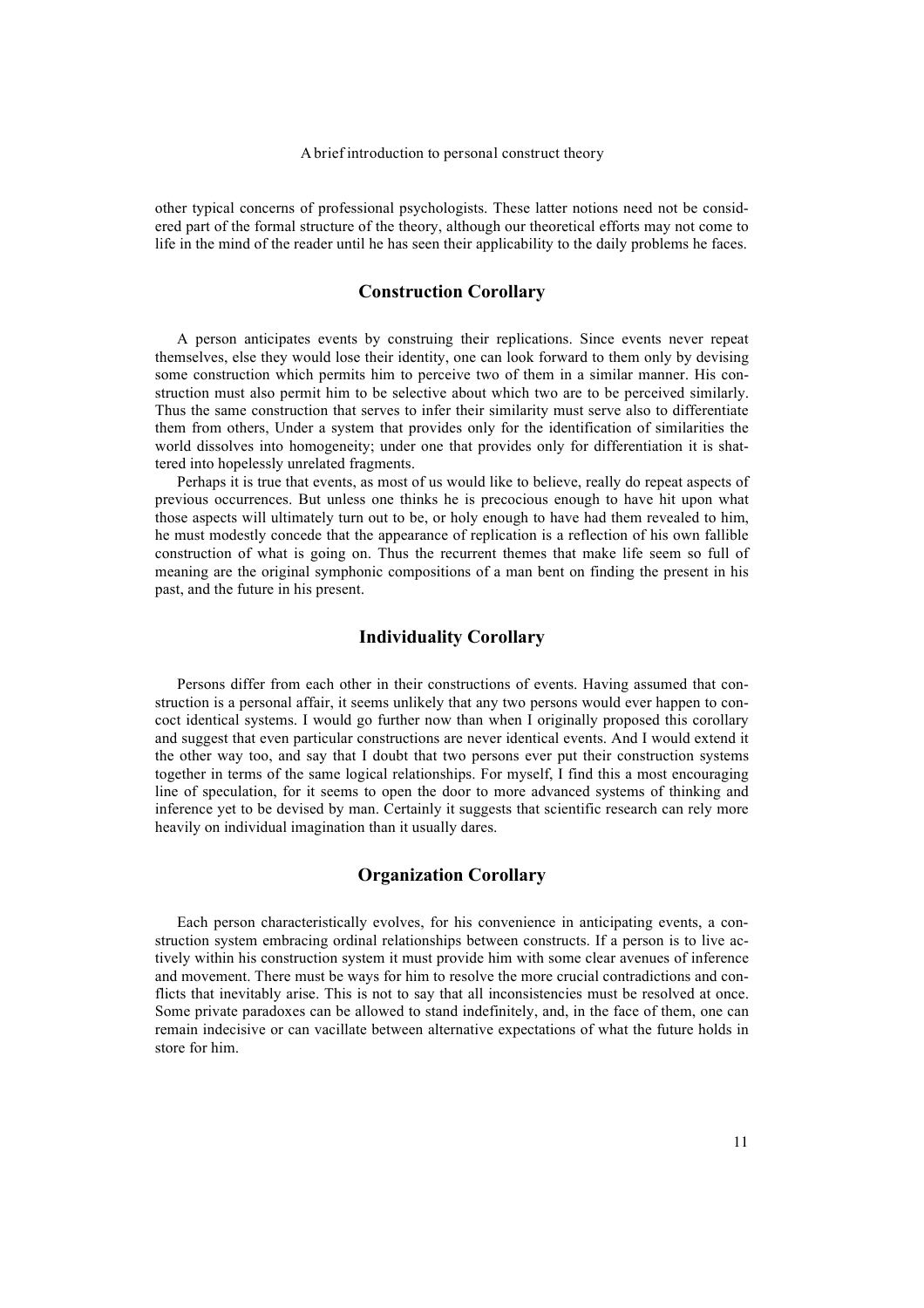So it seems that each person arranges his constructions so that he can move from one to another in some orderly fashion, either by assigning priorities to those which are to take precedence when doubts or contradictions arise, or by arranging implicative relationships, as in boolean algebra, so that he may infer that one construction follows from another. Thus one's commitments may take priority over his opportunities, his political affiliations may turn him from compassion to power, and his moral imperatives may render him insensitive to the brute that tugs at his sleeve. These are the typical prices men pay to escape inner chaos.

# **Dichotomy Corollary**

A person's construction system is composed ofa finite number of dichotomous constructs. Experience has shown me that this is the point where many of my readers first encounter difficulty in agreeing with me. What I am saying is that a construct is a "black and white" affair, never a matter of shadings, or of "grays". On the face of it, this sounds bad, for it seems to imply categorical or absolutistic thinking rather than any acceptance of relativism or conditionalism. Yet I would insist that there is nothing categorical about a construct.

When we look closely the initial point of difficulty in following personal construct theory usually turns out to lie in certain unrecognized assumptions made earlier while reading the exposition, or even carried over from previous habits of thought. Let us see if we can get the matter straightened out before any irreparable damage is done.

Neither our constructs nor our construing systems come to us from nature, except, of course, from our own nature. It must be noted that this philosophical position of constructive alternativism has much more powerful epistemological implications than one might at first suppose. We cannot say that constructs are essences distilled by the mind out of available reality. They are imposed upon events, not abstracted from them. There is only one place they come from; that is from the person who is to use them. He devises them. Moreover, they do not stand for anything or represent anything, as a symbol, for example, is supposed to do.

So what are they? They are reference axes, upon which one may project events in an effort to make some sense out of what is going on. In this sense they are like Cartesian coordinates, the x, y and z axes of analytic geometry. Events correspond to the points plotted within Cartesian space. We can locate the points and express relations between points by specifying x,  $y$ and z distances. The Cartesian axes do not represent the points projected upon them, but serve as guidelines for locating those points. That, also, is what constructs do for events, including ones that have not yet occurred. They help us locate them, understand them, and anticipate them.

But we must not take the Cartesian analogy too literally. Descartes' axes were lines or scales, each containing in order an infinite number of imaginary points. Certainly his x or yaxis embodied well enough the notion of shadings or a succession of grays. Yet a construct is not quite such an axis.

A construct is the basic contrast between two groups. When it is imposed it serves both to distinguish between its elements and to group them. Thus the construct refers to the nature of the distinction one attempts to make between events, not to the array in which his events appear to stand when he gets through applying the distinction between each of them and all the others.

Suppose one is dealing with the construct of good versus bad. Such a construct is not a representation of all things that are good, and an implicit exclusion of all that are bad. Nor is it a representation of all that are bad. It is not even a representation of all things that can be called either good or bad. The construct, of itself, is the kind of contrast one perceives and not in any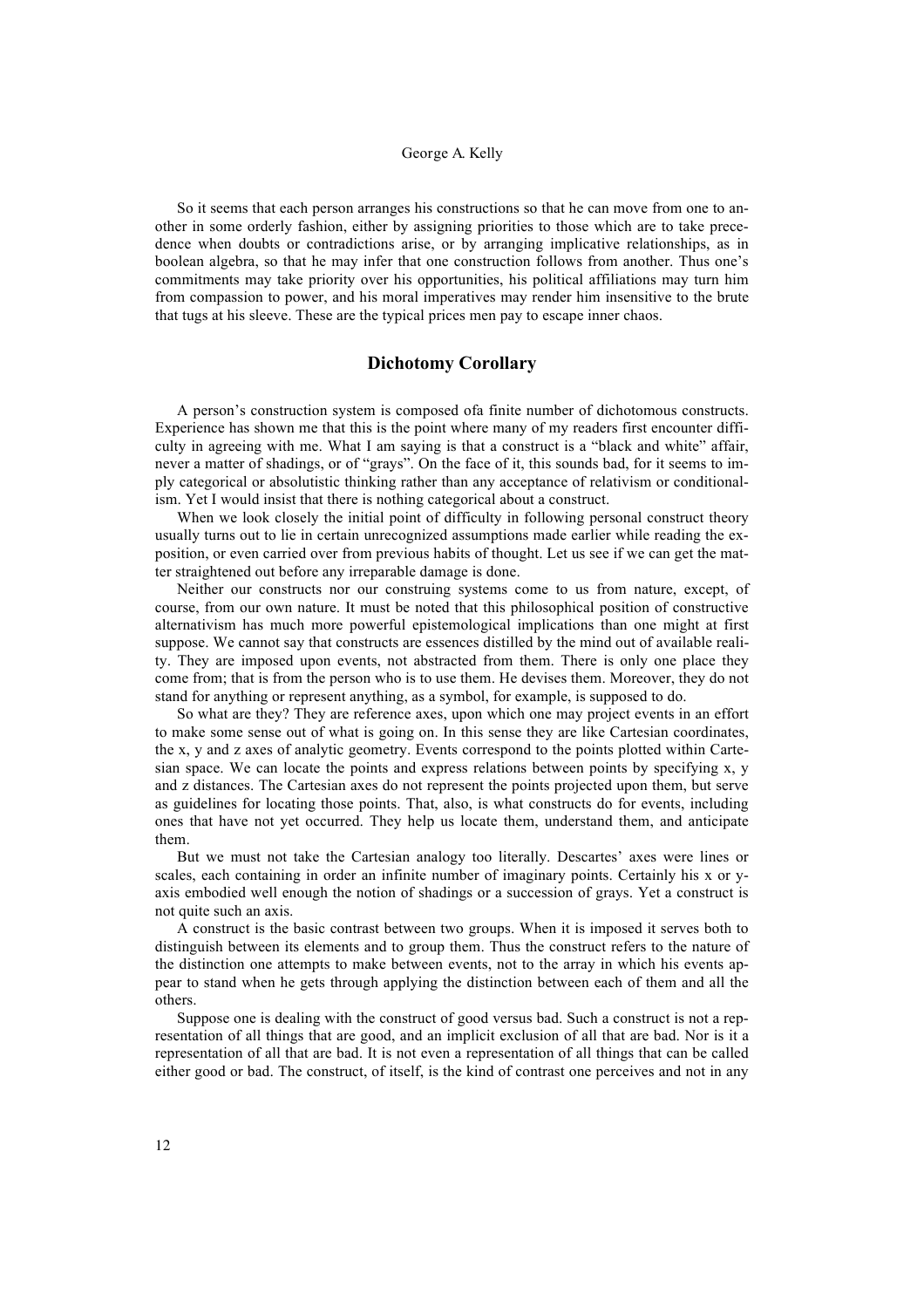way a representation of objects. As far as the construct is concerned there is no good-betterbest scale, or any bad-worse-worst array.

But, while constructs do not represent or symbolize events, they do enable us to cope with events, which is a statement of quite a different order. They also enable us to put events into arrays or scales, if we wish. Suppose, 'for example, we apply our construct to elements, say persons, or to their acts. Consider three persons. One may make a good-bad distinction between them which will say that two of them are good in relation to the third, and the third is bad in relation to the two good ones. Then he may, in turn, apply his construct between the two good ones and say one of them is good with respect to the other formerly "good" one and the one already labelled "bad".

This, of course, makes one of the persons, or acts, good in terms of one cleavage that has been made and bad in relation to the other. But this relativism applies only to the objects; the construct of good versus bad is itself absolute. It may not be accurate, and it may not be stable from time to time, but, as a construct, it has to be absolute. Still, by its successive application to events one may create a scale with a great number of points differentiated along its length. Now a person who likes grays can have them—as many as he likes.

But let us make no mistake: A scale, in comparison to a construct, is a pretty concrete affair. Yet one can scarcely have himself a scale unless he has a construct working for him. Only if he has some basis for discrimination and association can he get on with the job of marking off a scale.

Now note something else. We have really had to fall back on our philosophical position of constructive alternativism in order to come up with this kind of an abstraction. If we had not first disabused ourselves of the idea that events are the source of our construct, we would have had a hard time coming around to the point where we could envision the underlying basis of discrimination and association we call the construct.

# **The geometry of psychological space**

While we are at it, let us keep on going with this kind of abstract thinking and envision an equally abstract construction system made up of many constructs. If we can hold on we shall be well on our way to understanding personal construct theory's underlying mathematics or metaphysics. But we dare not fall back on our Cartesian analogy, once we have reached this point in the argument, lest we find ourselves envisioning systems of lines intersecting at common points. That may be all right for dimensioning physical space—though I am not so sure but certainly it will not do for structuring psychological space.

To catch a glimpse of psychological space we may imagine a system of planes, each with two sides or aspects, slicing through a galaxy of events. One does not measure distances on these planes, he notes only, at any one instant of application, which side of each plane faces which events when the set is suspended in the galaxy. The set, or construct system, can, of course, be moved around in the galaxy in the manner I have described when a single construct is used to devise a scale. If the set is moved into all possible positions it generates a paracartesian hyperspace with its relatively concrete scalar axes. But that is a rather large undertaking, and one likely to fall through because man is inventive enough to keep thinking of new constructs he would like to add to the system. Another way of saying this is to suggest that even the simplest personal construct system can hardly get around to putting all events in order, and, unless the man is pretty unimaginative, he will have to keep starting over each time he thinks of a new way to discriminate or associate.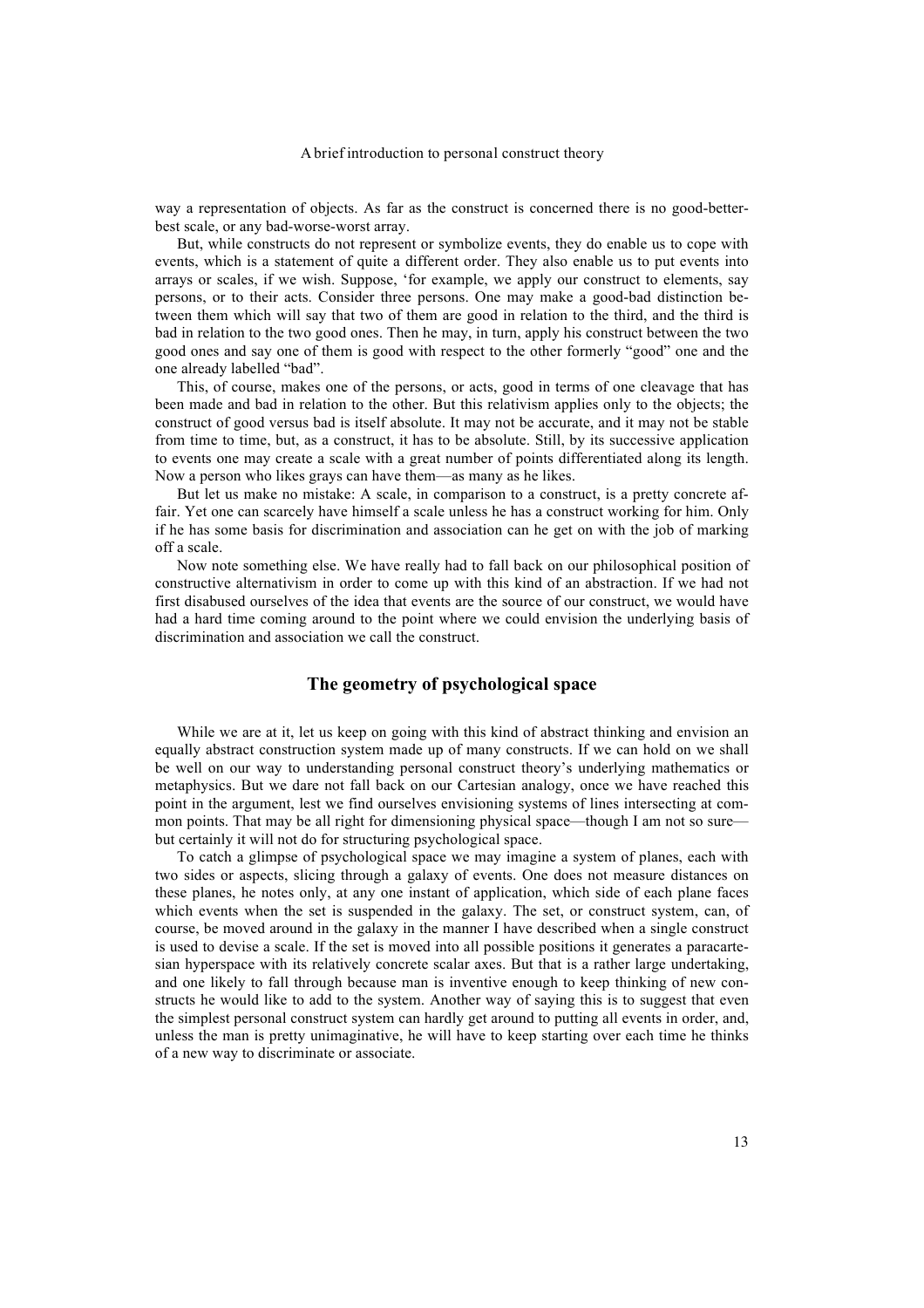One thing more has to be said. In order to make the point, I have had to talk about constructs in such an explicit manner that I have probably given the impression that a construct is as highly articulate and cognitive as my discussion has had to be. If I had been able to say what I have said in metaphor or hyperbole I might have left the impression that a construct had something to do with feeling or with formless urges too fluid to be pinned down by labels. But personal construct theory is no more a cognitive theory than it is an affective or a conative one. There are grounds for distinction that operate in one's life that seem to elude verbal expression. We see them in infants, as well as in our own spontaneous aversions and infatuations. These discriminative bases are no less constructs than those the reader may have been imagining during the reading of the preceding paragraphs. Certainly it is important not to consider a construct as another term for a concept, else a major sector of the arena in which constructs function will be obscured from view.

# **Choice Corollary**

A person chooses for himself that alternative in a dichotomized construct through which he anticipates the greater possibility for the elaboration of his system. It seems to me to follow that if a person makes so much use of his constructs, and is so dependent upon them, he will make choices which promise to develop their usefulness. Developing the usefulness of a construction system involves, as far as I can see, two things: defining it and extending it. One defines his system, by extension at least, by making it clear how its construct components are applied to objects or are linked with each other. He amplifies his system by using it to reach out for new fields of application. In the one case he consolidates his position and in the other he extends it.

Note that the choice is between alternatives expressed in the construct, not, as one might expect, between objects divided by means of the construct. There is a subtle point here. Personal construct theory is a psychological theory and therefore has to do with the behavior of man, not with the intrinsic nature of objects. A construct governs what the man does, not what the object does. In a strict sense, therefore, man makes decisions which initially affect himself, and which affect other objects only subsequently—and then only if he manages to take some effective action. Making a choice, then, has to do with involving oneself, and cannot be defined in terms of the external object chosen. Besides, one does not always get the object he chooses to gain. But his anticipation does have to do with his own processes, as I tried to say in formulating the basic postulate.

So when a man makes a choice what he does is align himself in terms of his constructs. He does not necessarily succeed, poor fellow, in doing anything to the objects he seeks to approach or avoid. Trying to define human behavior in terms of the externalities sought or affected, rather than the seeking process, gets the psychologist pretty far off the track. It makes more of a physicist of him than a psychologist, and a rather poor one, at that. So what we must say is that a person, in deciding whether to believe or do something, uses his construct system to proportion his field, and then moves himself strategically and tactically within its presumed domain.

Men change things by changing themselves first, and they accomplish their objectives, if at all, only by paying the price of altering themselves—as some have found to their sorrow and others to their salvation. The choices that men make are choices of their own acts, and the alternatives are distinguished by their own constructs. The results of the choices, however, may range all the way from nothing to catastrophe, on the one hand, or to consummation, on the other.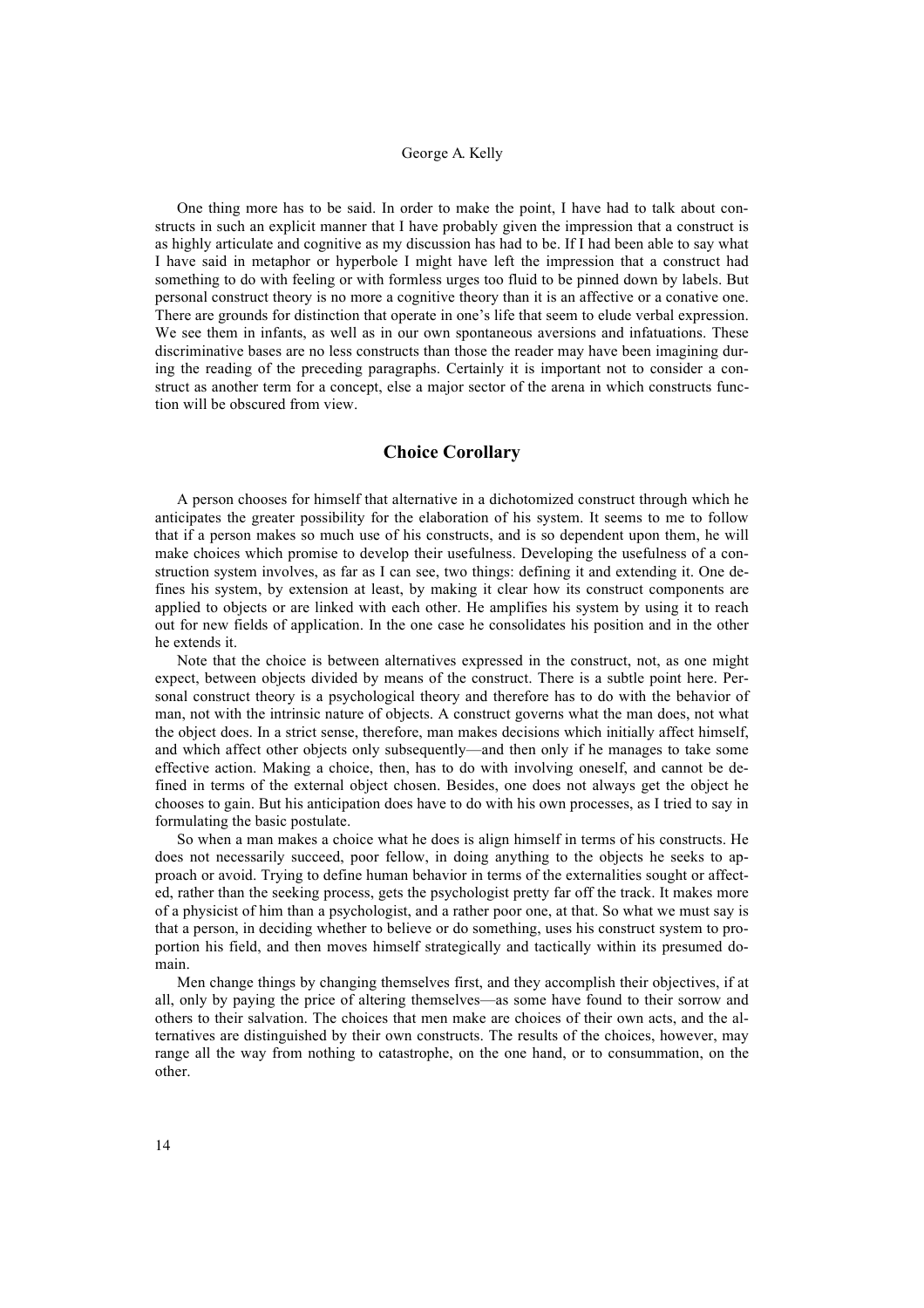# **Range Corollary**

A construct is convenient for the anticipation of a finite range of events only. A personal construct system can hardly be said to have universal utility. Not everything that happens in the world can be projected upon all the dichotomies that make up a person's outlook. Indeed I doubt that anyone has ever devised a construct that could cover the entire range of events of which he was aware. There are patches of clouds in every man's sky. This is to say that the geometry of the mind is never a complete system. The lines of reference here and there become lost in irrelevancies and make it practically impossible to write formulas that are universally applicable.

The classical notion of a concept is that it embraces all elements having a common property, and excludes all others. But this kind of notion will not do for constructs. A construct is a distinction which has the effect of distributing objects tentatively into two associations. If one says that a man is tall he does more than exclude all objects that are not tall. He denies that the man is short. He asserts that there are other objects that are both not tall and are short. And he excludes only those objects which are outside his range of concern.

Logicians, accustomed to thinking about concepts and not yet altogether clear about what I mean by constructs, might take issue with me at this point. They might say that all one has disclaimed is the possibility that the man is not tall. But we must remind ourselves that here we are talking about the psychology of man's actions and intents, and we can be sure that if the person who makes the remark has nothing more on his mind than what formal logic suggests, he will keep his mouth shut. Psychologically, the only point in commenting on the man's being tall is to deny some alternative that needed denying. What is excluded, therefore, includes some pretty important considerations, as well as some irrelevancies.

If we are to understand a person's statement we had better take into account just what it was he felt he must negate, as well as what he used as the subject or the predicate of his sentence. This, again, is a way of saying that the construct is a basis of making a distinction and, by the same act, creating an association, as one does when saying that a man is tall and implying thereby that he is like some other objects in that respect. Especially, one must keep in mind that a construct is not a class of objects, or an abstraction of a class, but a dichotomous reference axis.

A construct has its focus of convenience—a set of objects with which it works especially well. Over a somewhat larger range it may work only reasonably well; that is its range of convenience. But beyond that it fades into uselessness and we can say the outer array of objects simply lies beyond that range of convenience.

It would be nice, mathematically, if every event in a man's world could be projected onto every construct he had. Then we might hope to check out the whole system and all its internal relationships. It would be even nicer if every event could be projected upon every construct of every man. Then we could check one man's outlook precisely against another's—hoping that neither would change his mind before the wallpaper came out of the computer. But I don't think this is very likely to happen, at least not during the natural life of personal construct theory.

# **Experience Corollary**

A person's construction system varies as he successively construes the replications of events. Here again our analytic geometry model does not quite fit the mathematics of psycho-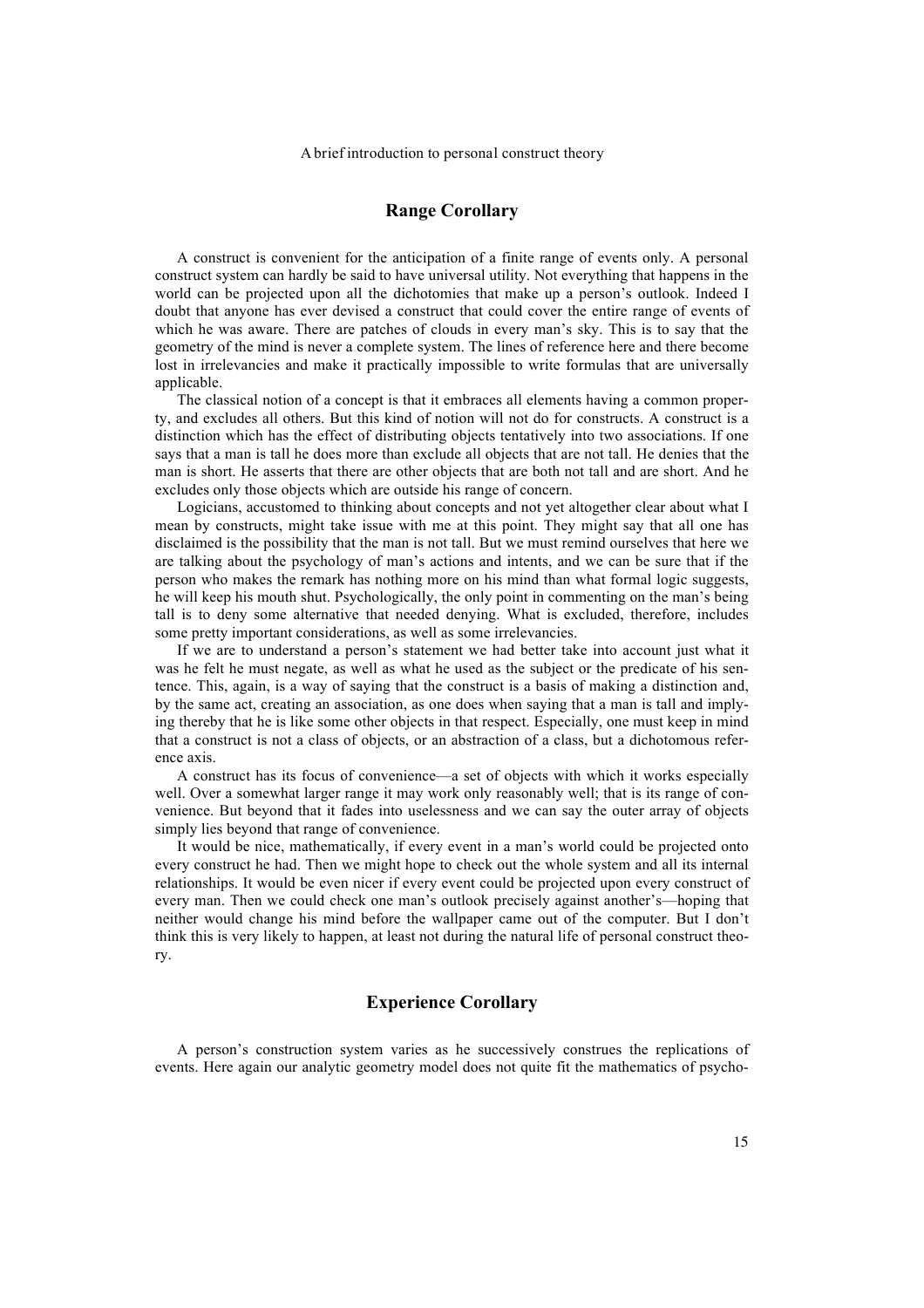logical space. Rather than remaining altogether fixed, as the axes of analytic geometry do when points are plotted within them, the tendency is for personal constructs to shift when events are projected upon them. The distinctions they implement are likely to be altered in three ways: (1) The construct may be applied at a different point in the galaxy, (2) it may become a somewhat different kind of distinction, and (3) its relations to other constructs may be altered.

In the first of these shifts it is a matter of a change in the location of the construct's application, and hence not exactly an intrinsic change in the construct itself. In the second case, however, it is the abstraction itself which is altered, although the change may not be radical enough for the psychologist to say a new construct has been substituted. Finally, in the third case, the angular relations with other constructs are necessarily affected by the transition, unless, by some chance, the construct system were rotated as a whole. But that is not a very likely contingency.

The first kind of shift might be observed when a person moves to an urban community. Some of the actions he once regarded as aloof and unneighborly he may come to accept as relatively friendly in the new social context. But he may also rotate the axis of his construct as he gains familiarity with city life, and, as a result, come to see "aloofness" as a neighborly respect for his privacy, something he had never had very clearly in mind before. This would be an example of the second kind of shift. The third kind of shift comes when he alters his notion of respect as a result of the experience, perhaps coming to sense it not so much a matter of subservience or adulation but more a matter of empathy and consideration. As a matter of fact, we might regard the whole transition as leading him in the direction of greater maturity.

Keeping in mind that events do not actually repeat themselves and that the replication we talk about is a replication of ascribed aspects only, it begins to be clear that the succession we call experience is based on the constructions we place on what goes on. If those constructions are never altered, all that happens during a man's years is a sequence of parallel events having no psychological impact on his life. But if he invests himself—the most intimate event of all in the enterprise, the outcome, to the extent that it differs from his expectation or enlarges upon it, dislodges the man's construction of himself. In recognizing the inconsistency between his anticipation and the outcome, he concedes a discrepancy between what he was and what he is. A succession of such investments and dislodgments constitutes the human experience.

A subtle point comes to light at this juncture. Confirmation may lead to reconstruing quite as much as disconfirmation—perhaps even more. A confirmation gives one an anchorage in some area of his life, leaving him free to set afoot adventuresome explorations nearby, as, for example, in the case of a child whose security at home emboldens him to be the first to explore what lies in the neighbor's yard.

The unit of experience is, therefore, a cycle embracing five phases: anticipation, investment, encounter, confirmation or disconfirmation, and constructive revision. This is followed, of course, by new anticipations, as the first phase of a subsequent experiential cycle gets underway. Certainly in personal construct theory's line of reasoning experience is not composed of encounters alone.

Stated simply, the amount of a man's experience is not measured by the number of events with which he collides, but by the investments he has made in his anticipations and the revisions of his constructions that have followed upon his facing up to consequences. A man whose only wager in life is upon reaching heaven by immunizing himself against the miseries of his neighbors, or upon following a bloody party-line straight to utopia, is prepared to gain little experience until he arrives—either there, or somewhere else clearly recognized as not the place he was looking for. Then, if he is not too distracted by finding that his architectural specifications have been blatantly disregarded, or that the wrong kind of people have started moving in, I suppose he may begin to think of some other investments he might better have been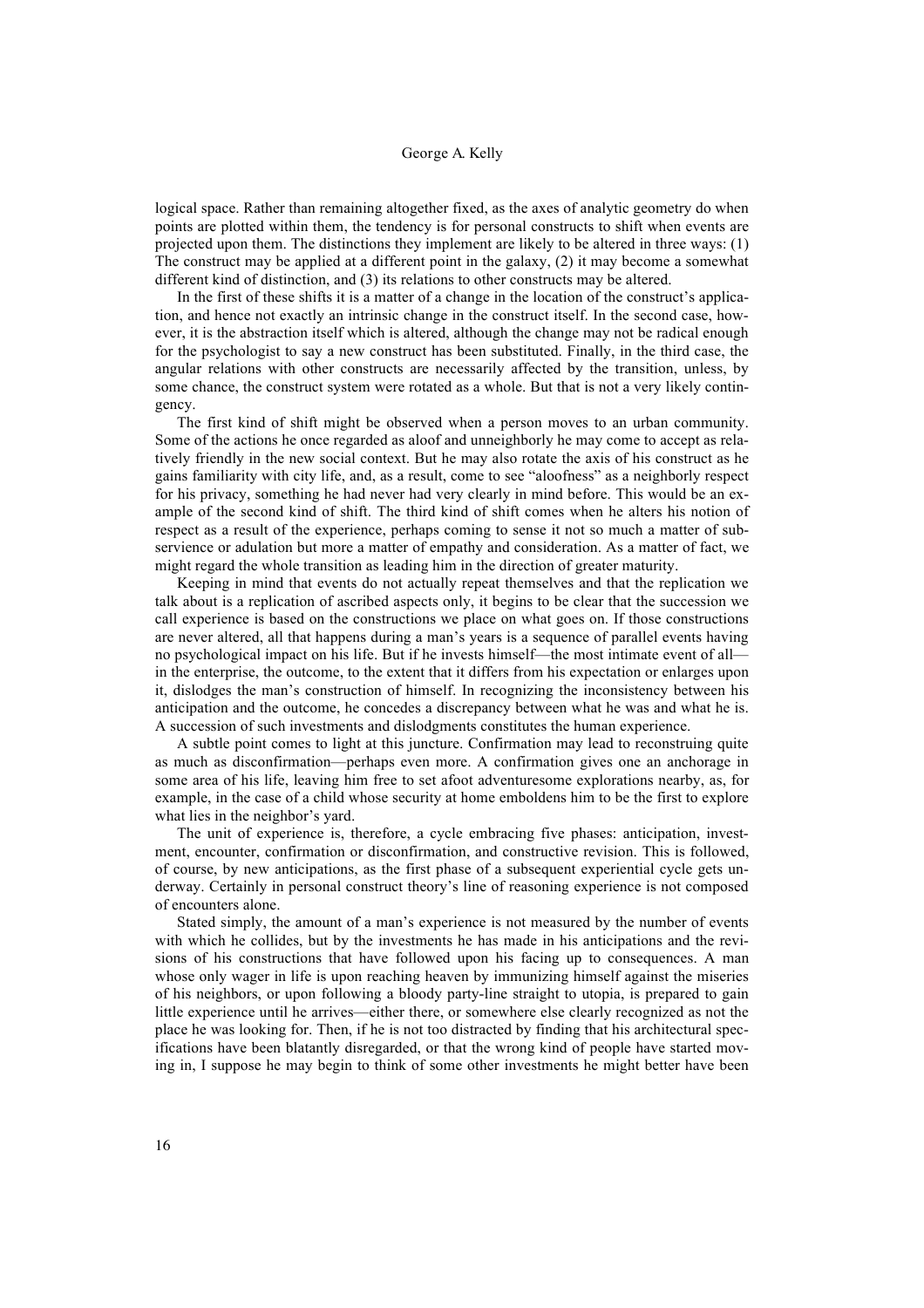making in the meantime. Of course, a little hell along the way, if taken more to heart than most heaven-bound people seem to take it, may have given him a better idea of what to expect, before it was too late to get a bit of worthwhile experience and make something out of himself.

### **Modulation Corollary**

The variation in a person's construction system is limited by the permeability of the constructs within whose ranges of convenience the variants lie. While the Experience Corollary suggests that a man can revise his constructions on the basis of events and his invested anticipations of them there are limitations that must be taken into account. He must have a construct system which is sufficiently open to novel events to let him know when he has encountered them, else the experience cycle will fail to function in its terminal phases. He must have a system which also will admit the revised construct that emerges at the end of the cycle. If the revised construct is left to stand as an isolated axis of reference it will be difficult for him to chart any coordinated course of action that takes account of it; he therefore can do little with respect to it except vacillate.

Perhaps it is clear from these remarks that what is meant by permeability is not a construct's plasticity, or its amenability to change within itself, but its capacity to be used as a referent for novel events and to accept new subordinate constructions within its range of convenience. A notion of God, for example, which includes an unabridged dictionary of all things holy is likely to be impermeable. Anything new that turns up—such as an unbiblical event or idea—is likely to be excluded from the construct's realm of concern. Unless the novelty can fit elsewhere into some more permeable part of the construct system, it is likely to be ignored.

# **Fragmentation Corollary**

A person may successively employ a variety of construction subsystems which are inferentially incompatible with each other. We must be careful not to interpret the Modulation Corollary to mean that a construct system has to be logically intact. Perhaps in any proximate transition in the human process there is an inferential relationship between antecedent and consequent at some constructive level in the person's system. But persons move from a to b, and on to c without always taking into account the fact that their overview of c cannot be inferred from their overview of a. A man may move from an act of love to an act of jealousy, and from there to an act of hate even though hate is not something that would be inferred from love, even in his peculiar system. This is the kind of psychological fact to which the Fragmentation Corollary calls particular attention.

Perhaps I should add that I do not see this kind of "irrationality" as necessarily a bad thing. For man logic and inference can be as much an obstacle to his ontological ventures as a guide to them. Often it is the uninferred fragment of a man's construction system that makes him great whereas if he were an integrated whole—taking into account all that the whole would have to embrace—the poor fellow would be no better than his "natural self".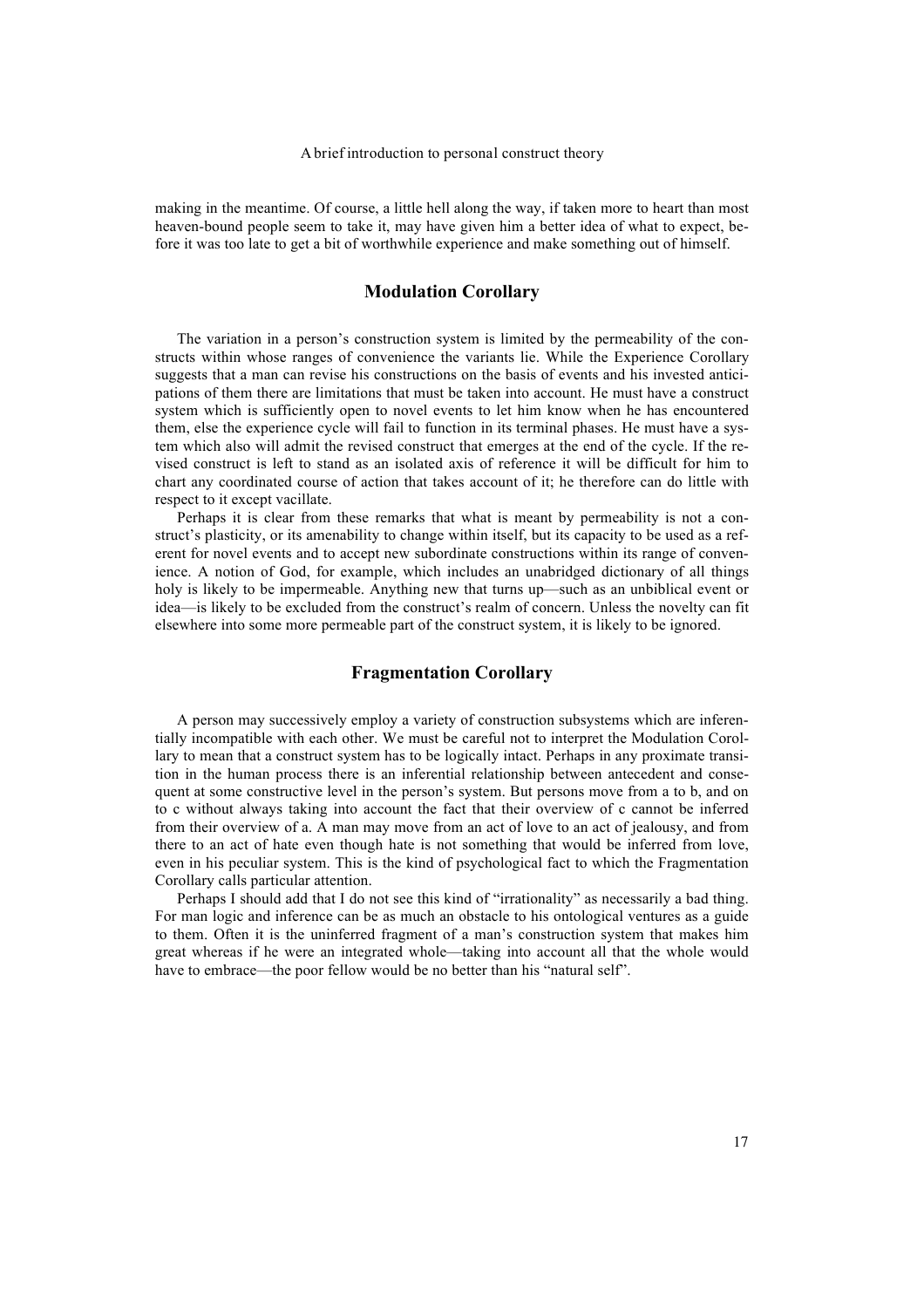# **Commonality Corollary**

To the extent that one person employs a construction of experience which is similar to that employed by another, his processes are psychologically similar to those of the other person.<sup>1</sup> On the face of it, this corollary appears to assert pretty much what personal construct theory seems to stand for: The notion that behavior is governed by constructs. But there is more to it than what such a simplified statement might be taken to imply.

If we do as most behavioristically influenced psychologists do, and use behavior as a synonym for all human process, we then might, I suppose, substitute the term "behaviors" for "processes" in stating this corollary. But what thoughtful behaviorists have in mind when they make behavior the focus of their concern is the logical positivist position that anything that cannot be identified as behavior is untestable and therefore a scientific distraction. If we were to take this stand—as I would prefer not—we would be concerned only with that phase of the experiential cycle I have called "personal investment". Personal construct theory would lead us, I think, to be concerned with the whole experiential cycle and the process which it represents, rather than with the behavioral phase only.

There is something more. I have used the expression, "construction of experience", rather than "construction of events". I wanted it to be clear that the construction would have to cover the experience itself, as well as the external events with which experience was ostensibly concerned. At the end of an experiential cycle one not only has a revised construction of the events he originally sought to anticipate, but he has also a construction of the process by which he reached his new conclusions about them. In launching his next venture, whatever its concern might be, he will have reason to take account of the effectiveness of the experiential procedures he employed in his last.

To be sure, in writing this corollary it would have been literally correct to say simply, "construction of events"; a phrase that appears so frequently in this exposition. This would have included "experience", since an experience, once it has been enacted, is itself an event. But experience is such an important event in charting what comes next, it seemed important to single it out for special mention. Besides, since experience, as I have defined it, already embraces the events with which the experiencing person has involved himself, the term is sufficiently inclusive, as well as exclusive, to pinpoint what needs to be said. What I especially want to make clear is that the extent of the psychological similarity between the processes of two persons depends upon the similarity of their constructions of their personal experiences, as well as upon the similarity in their conclusions about external events.

But let us also be especially clear about something this corollary does not say, and what that means for the psychology of man in motion. It does not say that the two persons must have experienced "the same" events and it does not say their two experiential cycles have to be "the same". And, to go further, it does not even say they must have experienced "similar" events or that the two experiential cycles must actually have been similar in some way. What has to be similar, in order for their processes to be similar in the same degree, is their construction of experience. And that includes similarity of the construction of events that emerges in the terminal phase of the experiential cycle.

The reason for this being so important is that the outcome of an experience is not merely a tendency to repeat or to avoid it thereafter, as reinforcement theory presumes, but that the conclusions reached through experience are likely to be in the form of new questions which set the

 $<sup>1</sup>$  To my mild dismay I have only now realized that the word "psychological" was misplaced in my</sup> original phrasing of this corollary. Instead of modifying "processes", as I originally had it, the term should modify "similar", as constructive alternativism would suggest. Sorry about that!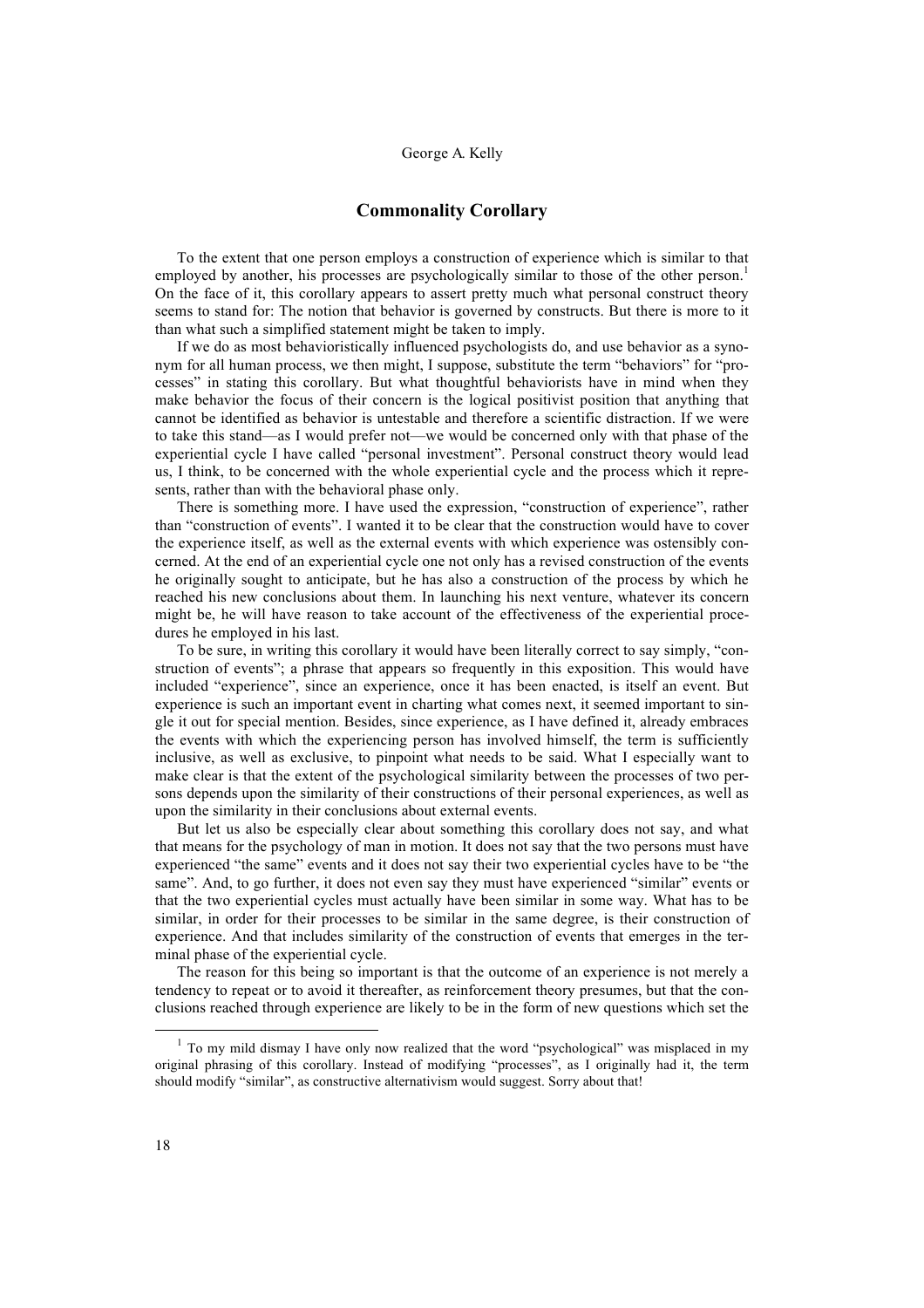stage for new ventures. One does not fully understand human behavior, or human processes, except as he understands also the flashes of ingenuity that intersperse human monotonies. While novel undertakings can be construed in ways which show replications, as the Construction Corollary suggests, itis not behavior or process itself which is concretely re-enacted. But in construing replications, rather than in claiming he has seen concrete repetitions, one may project a view of man engaged in ventures, rather than always repeating concretely what has been reinforced.

This corollary makes it possible to say that two persons who have confronted quite different events, and who might have gone through experiential cycles which actually seem to us to be quite different, might nevertheless end up with similar constructions of their experiences, and, because of that, thereafter pursue psychologically similar processes of further inquiry. Thus personal construct theory further releases psychology from assumptions about the identity of events and man's dependence upon them. It leaves us free to envision man coping with "familiar" events in new ways and co-operating with other men to produce novelties which make their world a different place to live in. Neither behaviorism nor phenomenology, as I see them, provides a psychological basis for this kind of forward movement in man.

# **Sociality Corollary**

To the extent that one person construes the construction processes of another, he may play a role in asocial process involving the other person. The implications of this corollary are probably the most far reaching of any I have yet attempted to propound. It establishes grounds for understanding role as a psychological term, and for envisioning thereupon a truly psychological basis for society. As far as I can see, the term has only extrapsychological meaning elsewhere. This view offers, moreover, an approach to certain puzzling aspects of psychopathy, and it permits one to understand guilt in far more intimate terms than are possible within more conventional "personality" theories, or within current theological doctrines. It leads us also to a position from which we can distinguish personality theories from others.

Perceptive psychologists are keenly aware that there must be some important relationship between what they call "role", "guilt", and "psychopathic personality" on the one hand, and the viability of society on the other. Yet there is little in the stimulus-response kind of theorizing that throws psychological light on what the relationship may be. There is scarcely more to be found in the so-called dynamic theories, although the literature associated with them richly documents a vaguely disquieting awareness of what may be transpiring in the community of man.

Let me start by trying to differentiate two levels at which I may try to understand another person—say, my reader. It is not hard for me to imagine him—you, I mean—at this moment a figure bending over a book. It—the figure—is skimming the paragraphs with the right forefinger in a position to turn to the pages that follow. The eye movements zig zag down the page and quickly the next leaf is flipped, or perhaps a whole section—a chapter or more—is lifted with the left thumb and drawn horizontally aside.

What I am envisioning is a moving object, and whether or not I am correctly describing the movements that are taking place can be reasonably well confirmed—or disconfirmed—by an observer who has been watching you for the past few moments, or if he saw a motion picture film of what has been taking place. This is to say I have couched my picture of you in the terms of "objective" psychology. I have offered a hypothesized description of a "behaving organism".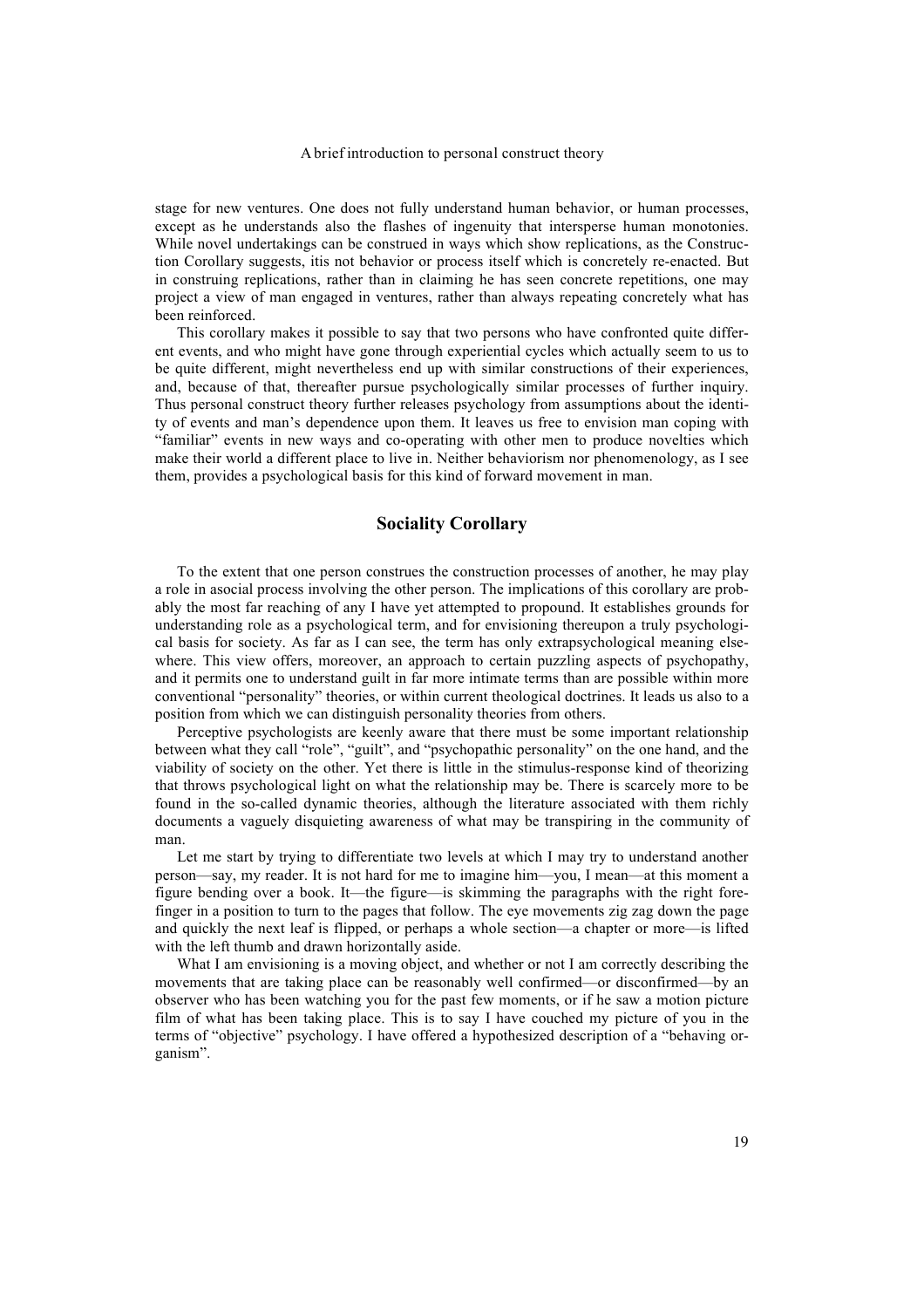Ordinarily, if I wanted to play the game by the rules of objectivity, I would not stoop to ask you outright whether or not my description of your actions was correct; the noises you might make in reply could be taken in so many different ways I can be sure of being "a scientist" only if I stick to what can be confirmed. Being a "scientist" may be so important to me that I dare not risk sullying myself with your delusions. I shall therefore play my part and retain my membership in Sigma Xi by referring to your reply as a "vocal response" of a "behaving organism". Hello there, Behaving Organism!

But now let me say it quite another way. There you are, my reader, wondering, I fear, what on earth I am trying so hard to say, and smiling to yourself as the thought crosses your mind that it all might be put in a familiar phrase or two—as indeed it may. You are hunched uncomfortably over the book, impatiently scanning the paragraphs for a cogent expression or a poignant sentence that may make the experience worth the time you are stealing from more urgent duties. The right forefinger is restlessly poised to lift the page and go on to discover if perhaps anything more sensible follows.

Let me confess that I feel at this moment like urging you not to try so hard. While it has taken me hours to write some of these paragraphs—the four preceding ones, for example—and I would like to think the outcome has been worth some of your time too, they were not meant to be hammered into your consciousness. They are intended, instead, to set off trains of thought. And, in following them, I earnestly hope we shall find ourselves walking along the same paths.

There now, isn't that the way it really is? It isn't? Then, tell me, what are you doing? And while we are at it, tell me also how my efforts strike you—I mean, what do you think I am trying to do, not merely whether I am making sense or not. Only please do not tell me that all I am really doing is pounding a typewriter in an effort to keep my wife awake; I have other psychoanalytically oriented friends who are only too happy to offer me that kind of "interpretation".

Although these two descriptions of my view of the reader both represent a wide departure from accepted literary style, I hope they will make clear the contrast between construing the construction processes of another person and construing his behavior merely. In the first instance, I construed only your behavior. There is nothing wrong with that, as far as it goes. In the second case I went further and placed a construction upon the way in which I imagined you might be thinking. The chances are that I was more or less mistaken in both instances, particularly in the second. But the point I want to make lies in the difference in my mode of construing you. In both formulations I was indeed concerned with your behavior, but only in the second did I strive for some notion of the construction which might be giving your behavior its form, or your future behavior its form. If immediate accuracy is what I must preserve at all costs, then I had better stick to the first level of construction. But if I am to anticipate you, I must take some chances and try to sense what you are up to.

One does not have to be a psychologist to treat another person as an automaton, though training in "experimental psychology" may help. Conversely, treating him that way does not make one into a scientist—though some of my colleagues may wish to dispute this. It is easy enough to treat persons we have never met as behaving organisms only, and many of us think that is the sophisticated way to go about secondary human relations. We may even treat our neighbors that way, especially if there are more of them than we care to know. I have even observed parents who go so far as to treat their children so, and they sometimes come to me for psychological advice on how to do it. I sometimes suspect it is because they have more children than they care to know. To be very frank about it, my construction of you, while writing some of these passages, has often lapsed into no more than that. And, if you are like me in this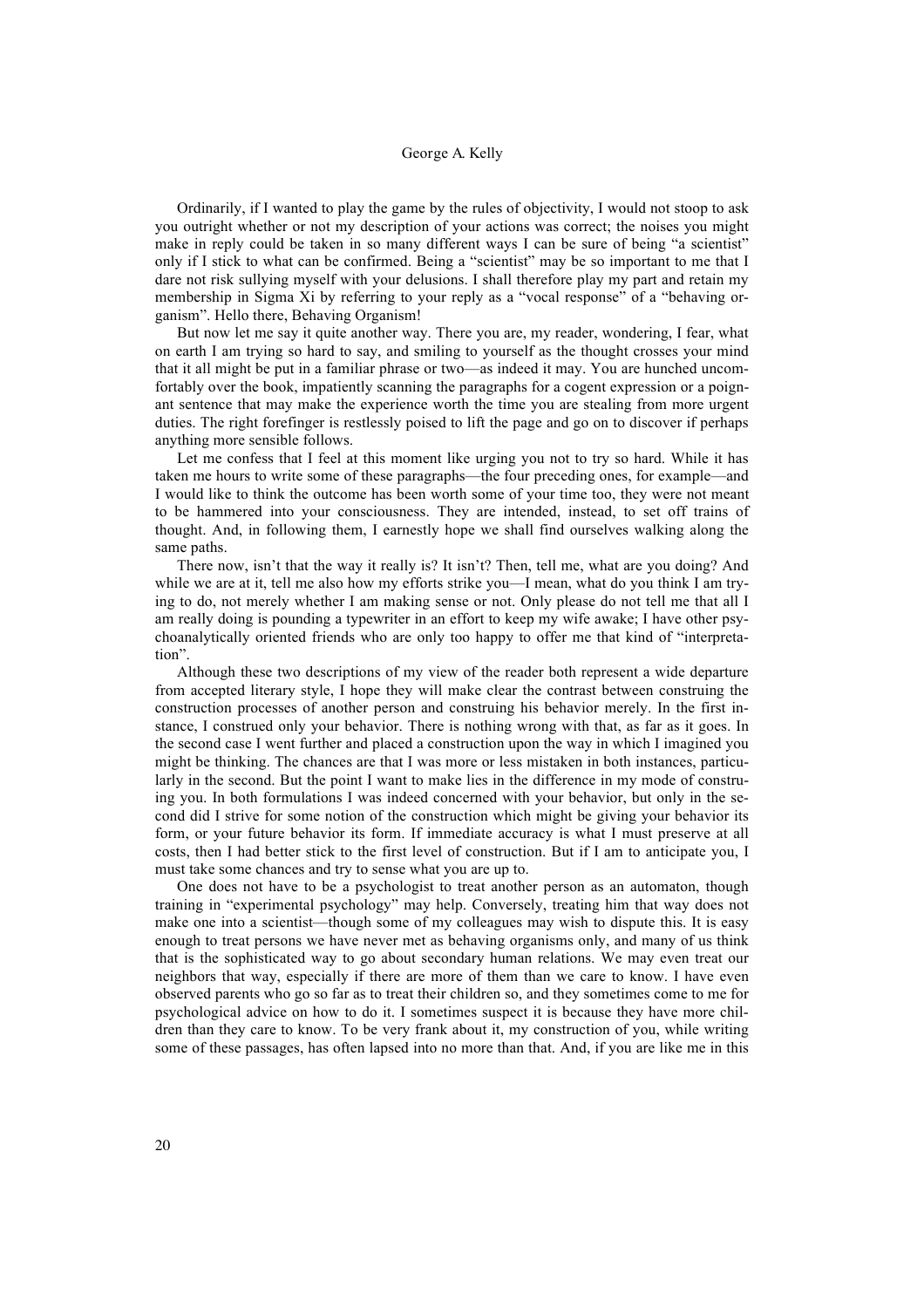respect, there must have been moments when you regarded me as a disembodied typewriter, or as an Irish name on the title page of a book, or as a kind of animated sentence ejector.

### **Points about roles to be emphasized**

I know from past experience in attempting to explain this notion of role that two things need especially to be made clear, particularly if I am trying to explain it to a thoroughly trained fellow psychologist. First, my construing of your construction processes need not be accurate in order for me to play a role in a social process that involves you. I have seen a person play a role, and do it most effectively—even in a manner quite acceptable to his colleagues—when he grossly misperceived their outlooks, and they knew it. But because he did what he did on the basis of what he thought they understood, not merely on the basis of their overt acts, he was able to play a collaborative role in a social process whose experiential cycle led them all somewhere. Experiential cycles which are based on automaton—like constructions do not I think, generate social processes, though they may lead to revisions of the manipulative devices by which men try to control each other's actions.

The second point that experience has led me to stress is that my construction of your outlook does not make me a compliant companion, nor does it keep us from working at cross purposes. I may even use my construction of your view as a basis for trying to undo your efforts. But there is something interesting about this; there is still a good chance of a social process emerging out of our conflict, and we will both end up a good way from where we started—in my case, because the experiential cycle will reflect back upon my construction of your outlook, not of your behavior only, and, in your case, because you would find that something beyond your overt behavior was being taken into account, and you might revise your investments accordingly.

There is a third point that sometimes needs mentioning. What I have proposed is a psychological definition of role, and therefore it does not lean upon sociological assumptions about the nature of society or economic assumptions about the coordination of human labor. Being psychological, it attempts to derive its terms from the experience of the individual, though, once the derivations have been made, there are no necessary restrictions on pursuing implications on out into the world of the sociologist, or even into that of the mathematician.

What comes out, then, is a definition that permits us to say that roles are not necessarily reciprocal; you may indeed enact a role based on your construction of my outlook, but my failure to construe you as anything more than a "behaving organism" may prevent me from enacting a role in relation to you. The social process that results from such an exchange stems from you but not from me. It involves you because your behavior tests out a version of my outlook, and the experiential cycle in which you invest yourself leads you to a reinterpretation of our social relationship. It does not involve me because the only hypotheses to which I have made an experiential commitment are hypotheses about your overt behavior.

# **Role and experience**

If I fail to invest in a role, and relate myself to you only mechanistically, then the only thing that disconfirmation can teach me is that the organism I presumed you to be is not wired up to produce the behaviors I thought it would—just as my typewriter does not always behave in the way I expect it to. When my typewriter behaves unpredictably I look to see if there isn't a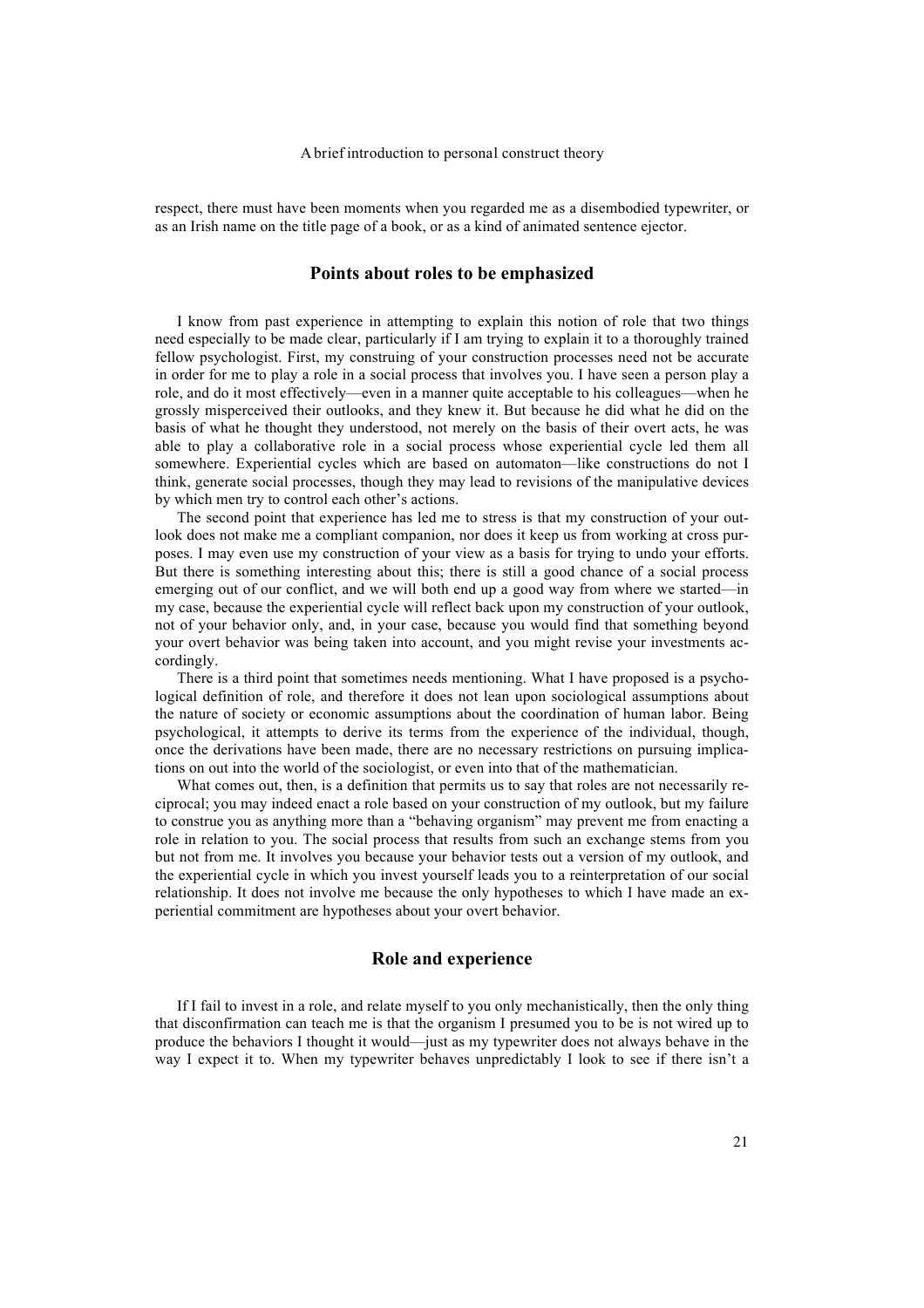screw loose, or if something hasn't gotten into the works. Sometimes I find I have struck the wrong key; I'll strike a different one next time.

And if I insist on construing you as I do my typewriter, I shall probably take my predictive failures as an indication only that I should look to see if there isn't "a screw loose somewhere" in you. Or perhaps I shall wonder if I haven't "struck the wrong key", or if something hasn't "gotten into your works", like a "motive" or a "need", for example. I may even conclude that you are a brand of "typewriter" that has been badly put together. Certainly if this is the way I go about concluding my experiential cycle, I can scarcely claim that I have engaged myself in a social process. Mine might be the kind of experience that gets the commonwealth's work done, but it would not be the sort that builds viable societies.

When one construes another person's outlook, and proceeds to build an experiential cycle of his own upon that construction, he involves himself, willy nilly, in an interesting way. He can test his construction only by activating in himself the version of the other person's outlook it offers. This subtly places a demand upon him, one he cannot lightly reject if his own experience is to be completed. He must put himself tentatively in the other person's shoes. Only by enacting that role can be sense the impact of what happens as a result of taking the point of view he thinks his friend must have.

This means making a behavioral investment of his own, following the hypothesized lines, and experiencing the consequences. The enactment by which he pursues this experiential venture comes close to what is popularly regarded as role-taking. While not all enactments constitute roles in the personal construct sense, and not all role enactments culminate in completed experiential cycles, these brief comments may serve to suggest why the term role has been given such a salient part in the development of this theory.

### **Guilt**

It is in the context of the Sociality Corollary that one can begin to develop a truly psychological definition of guilt. This is not to say that such a definition has to be at odds with ecclesiastical or legal definitions, though it may indeed suggest quite different courses of human action where misdemeanor is involved. We shall be speaking, of course, about the experience of guilt and what it is like, psychologically.

Most psychological theories, both "mechanistic" ones and "dynamic" ones, regard the experience of guilt as a derivative of punishment. One feels guilty because he thinks he has made himself eligible for punishment. But suppose one does not see punishment as the appropriate treatment of wrong-doing, only as revenge by injured persons serving simply to make clear that they have been hurt. Or suppose one does not see wrong-doing as something for which he has been systematically punished. Can he still feel guilty? I think he can. I think Jesus thought so too, though very few ecclesiastics appear to agree with either of us on this point. Even the term "repentance", which I think might better be taken to mean rethinking or reconstruing, as its etymology suggests, has come to stand for undertaking something irrelevantly unpleasant or punitive in compensation for disobedience, rather than doing something which will throw light on past mistakes.

As far as I can see, both from what I have observed and what I have figured out for myself, a person who chronically resorts to this kind of penitence to bring his guilt feelings back into comfortable equilibrium, or to write off his wrong-doing, ends up as a well-balanced sanctimonious psychopath. His only possible virtue is obedience and the society he perpetuates has no purpose except to uphold its own laws. I suspect, furthermore, that this is the net effect of any stimulus-response-reinforcement kind of theory, whether in psychology, religion or poli-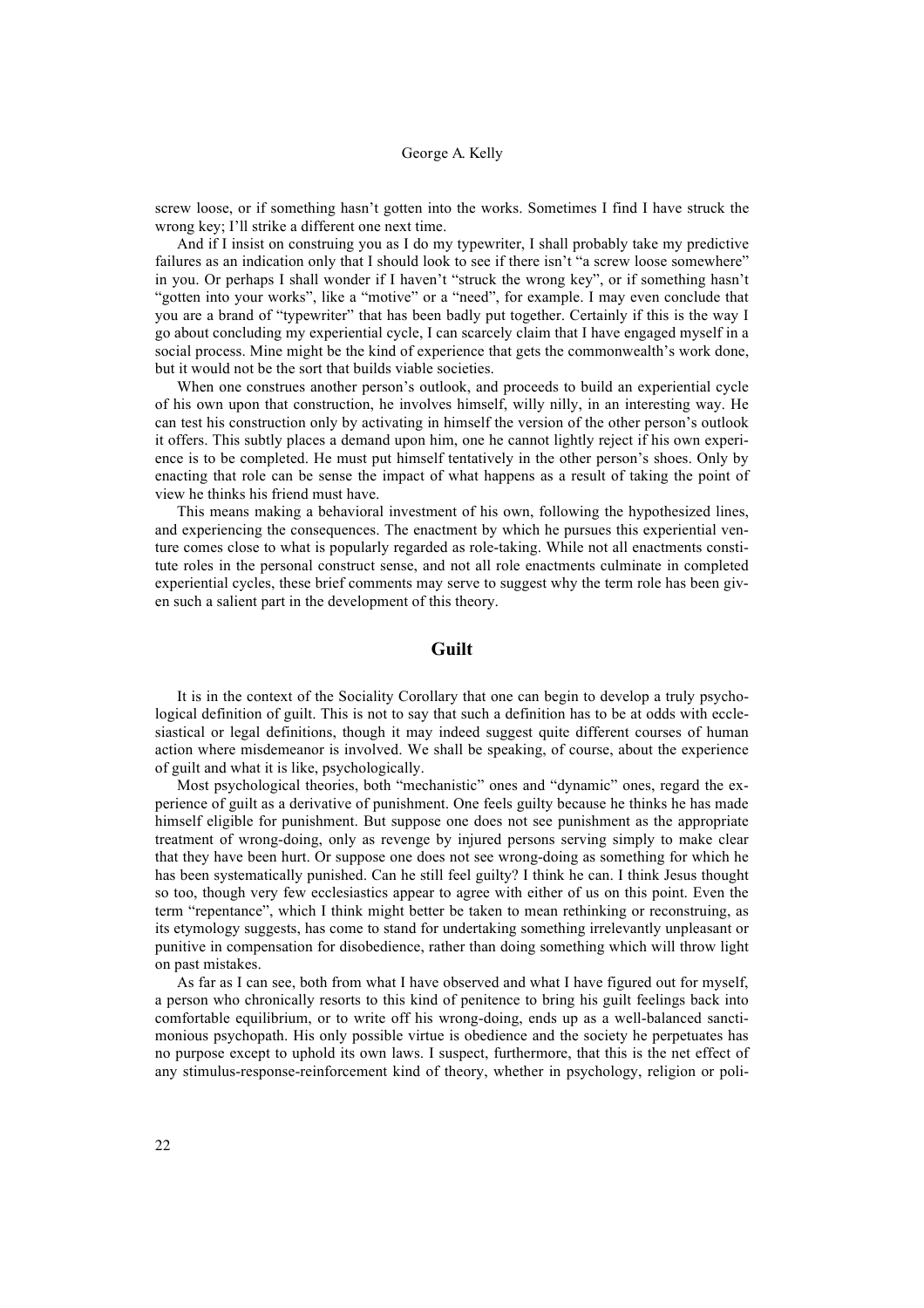tics. And I have been moved to say, on occasion, that a psychopath is a stimulus-response psychologist who takes it seriously—a remark I find does not endear me to all my colleagues.

From the standpoint of personal construct theory, guilt is the sense of having lost one's core role structure. A core structure is any one that is maintained as a basic referent of life itself. Without it a person has no guidelines for staying alive. To the extent that one's core structure embodies his role also, as we have defined role, he is vulnerable to the experience of guilt. He has only to perceive himself dislodged from such a role to suffer the inner torment most of us know so well.

To feel guilty is to sense that one has lost his grasp on the outlook of his fellow man, or has unwittingly played his part in a manner irrelevant to that outlook by following invalid guidelines. If the role is based on one's construction of God's outlook, or The Party's, he has only to fail to play it or to find that in playing it he has grossly misinterpreted its principal dimensions, to experience a religious sense of guilt. With this goes a feeling of alienation from God, or man, or from both. It is not a pleasant experience, and if the perception of excommunication is extensive or the core role deeply disrupted, it may be impossible for life to continue. Indeed, among primitive people, life may be extinguished within a few days, and, among more civilized ones, it may be abandoned by suicide.

A person who has never developed a role, or who has never allowed his life to depend on it, need not experience guilt. Guilt follows only from the loss of such a central part in the affairs of man. Persons who have always lacked a sense of role, such as psychopaths are said to be, may become confused or even anxious, as they contemplate the disconfirming outcomes of their experiences, but what they display is usually clinically distinguishable from guilt. But, then, neither do such persons play any substantial part. in the developments by which societies emerge. Guilt is thus a concomitant risk in any creative social process by which man may seek to transcend blind obedience. The author of the Book of Genesis seems to have perceived this a good deal more clearly than his readers have.

### **Hostility**

At this point let us turn back to the Experience Corollary and examine its contribution to our understanding of another puzzling matter—hostility. The experience cycle described in that section included a terminal phase embodying an assessment of the construction in terms of which the initial anticipation had been cast and the behavioral commitment had been made. If outcomes emerging successively from ventures based on the same construction continue to leave a trail of disconfirmations behind, it becomes increasingly clear, even to the most dimwitted adventurer, that something is wrong with his reference axes.

Of course, all he has to do when this happens is to start revising his constructs. But, if he procrastinates too long or if his core constructs are involved, this may prove to be a major undertaking. Constructs which are in the process of revision are likely to be pretty shaky, and if he has a great deal of importance resting on one of them, with no others nearby to take up the load, he may find himself on the verge of confusion, or even guilt.

Ordinarily one can loosen his constructs by falling back on more permeable constructions, as suggested by the Modulation Corollary. But if his superordinate constructs are impermeable he will find himself unable to range any new constructions under them. He will then be confronted with a far more extensive revision of his system than he would if he had more openended constructions to fall back upon. The upshot of all this may be that he will find himself precariously poised between the minor chaos that his recent disconfirmations have disclosed,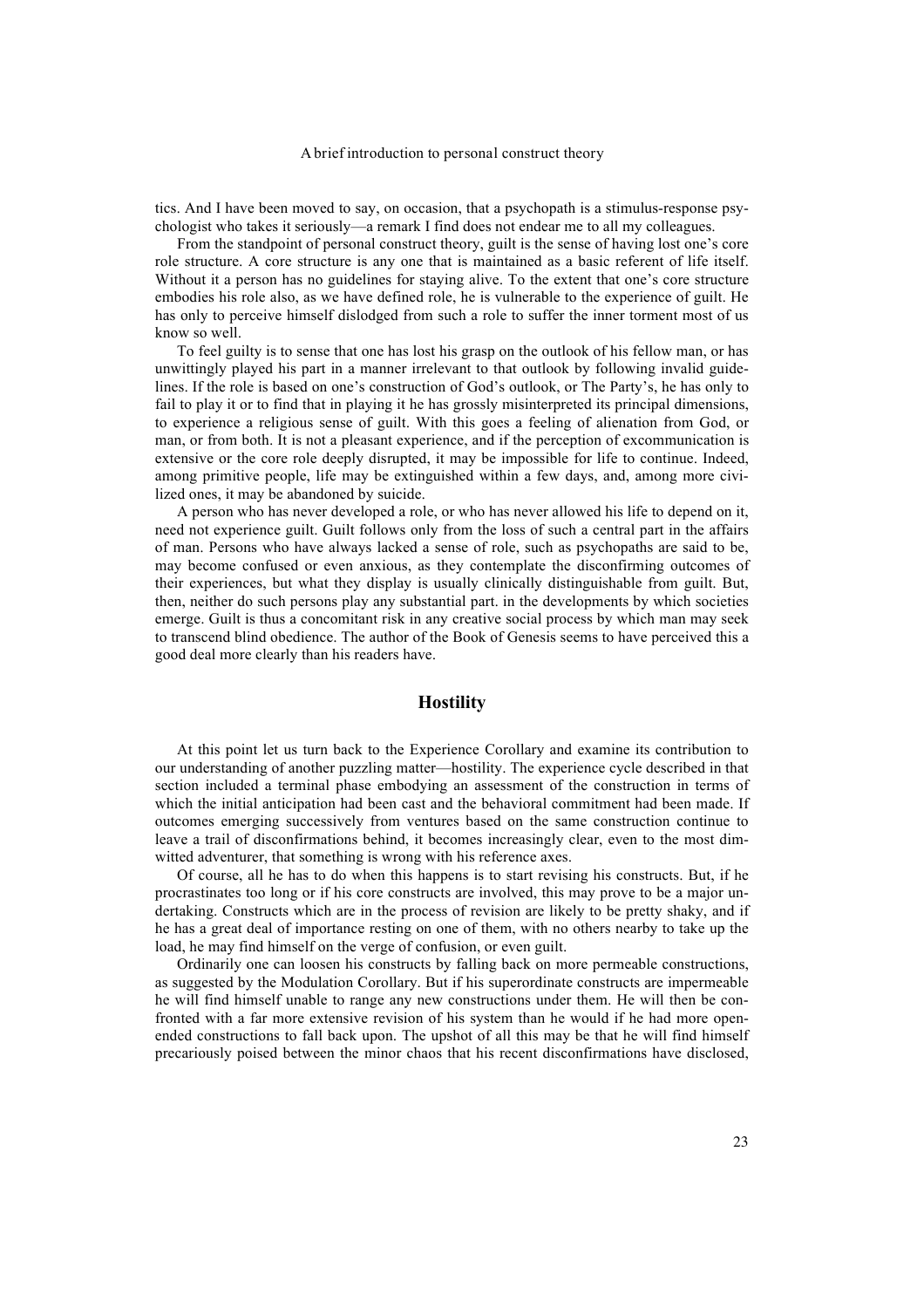and the major chaos that might engulf him if he attempted to make the needed repairs in his reference axes. In this predicament he may look for some way to avoid both.

One way to avoid the immediate chaos is to tinker with the validational evidence which has recently been giving trouble. There are several ways of doing this. One is to stop short of completing one's experiments. Graduate students are quick to catch on to this one. Another is to loosen up one's construction of outcomes, though this is likely to invite charges of being unrealistic. Still another is to claim rewards as valid substitutes for confirmations, the way doting parents and reinforcement theorists do. One does this by exploiting his dependency on people who are over eager to be helpful.

But there is still another way. That is to force the circumstances to confirm one's prediction of them. A parent who finds that his child does not love him as much as he expected may extort tokens of affection from the helpless youngster. A nation whose political philosophy has broken down in practice may precipitate a war to draft support for its outlook. A meek and trembly spinster, confronted at last by the fact that it is her impregnable posture that renders her unmarriageable, may "prove" the validity of her stand by enticing one of the male brutes to victimize her. A child, unwilling to concede his parents' better judgment because of its farreaching implications for himself, may seize upon the first opportunity to engage in spiteful obedience by following their advice legalistically in a situation to which it obviously does not apply.

Each of these illustrates an instance of hostility. What personal construct theory has to offer in this matter differs radically from what conventional psychological theory implies. As with other topics with which it deals, personal construct theory attempts to define psychological constructs in terms of the personal experience of the individual to which they are to be applied. Thus, in defining hostility, we do not say that it is essentially an impulse to destroy—even though that may be its consequence—for that sounds more like a complaint of the victim than a prime effort of the hostile person. Instead, hostility is defined as the continued effort to extort validational evidence in favor of a type of social prediction which has already proved itself a failure.

# **Further implications of personal construct theory**

Since this presentation is intended to be a brief introduction to personal construct theory, rather than a condensation of it, much has had to be omitted. The important decision cycles and creativity cycles which the theory envisions remain unmentioned until this moment, as does a radically different view of dependency. There are strictly psychological definitions of threat, impulsivity, anxiety, transference, preemption, constellatoriness, and propositionality. There is a linguistic system called the language of hypothesis, an ontology exemplified in orchestrated approaches to psychotherapy, and a methodology of psychological research. The notions of motivation, needs, and psychodynamics vanish under the light of the Basic Postulate which accepts man as alive to begin with, and the principle of the elaborative choice which takes care of the directionality of man's moves without invoking special motivational agents to account for each of them.

The concept of learning evaporates. The boundary between cognition and affect is obliterated, rendering both terms meaningless. Fixed role therapy illustrates one of a variety of psychotherapeutic approaches which, at first glance, appear to violate most accepted canons of mental treatment by recognizing man as his own scientist. A new view of schizophrenia emerges, as well as fresh interpretations of "the unconscious", depression, and aggression.